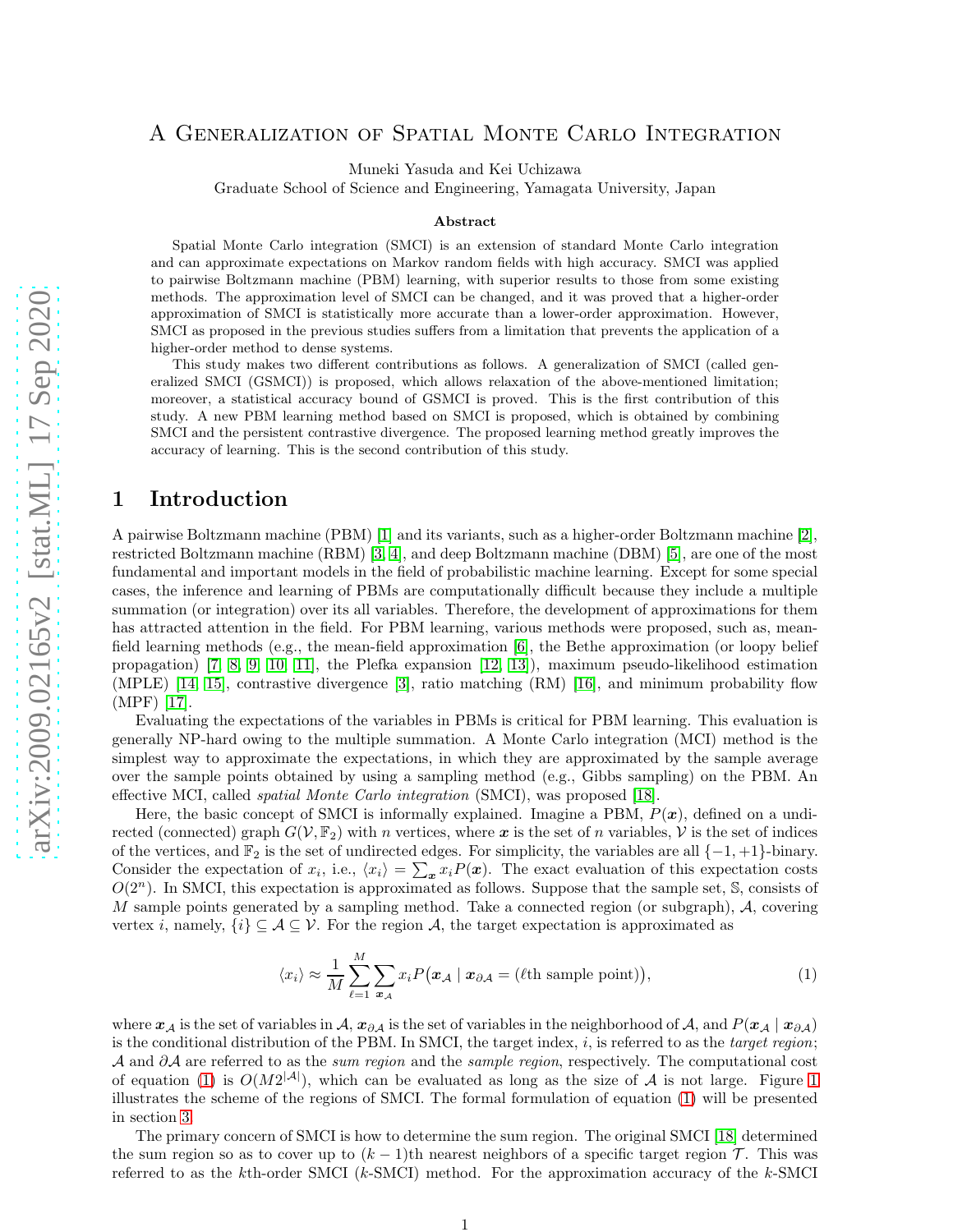

<span id="page-1-0"></span>Figure 1: Illustration of the target, sum, and sample regions of SMCI.

method, two important statements were proved [\[18\]](#page-15-1): the kth-order SMCI is statistically more accurate than both (i) the standard MCI method for any  $k \ge 1$  and (ii) the  $(k-1)$ -SMCI method. These statements guarantee that a more accurate approximation can be obtained by increasing the value of k (i.e., the level of approximation of SMCI). The 1-SMCI method (the simplest  $k$ -SMCI method) can be applied to any graph as long as the size of the target region is not large, because the sum region is identified to the target region in this simplest case. However, the 2-SMCI method is not always usable; the sum region can include  $O(n)$  variables in a dense graph. This is a major drawback of the k-SMCI method.

In the original SMCI [\[18\]](#page-15-1), as the level of approximation increases, the sum region is systematically expanded according to the neighboring relationship among vertices; and this causes the problem mentioned above. A more flexible setting of the sum region is desired; for example, the sum region covers a part of the first-nearest neighbors of the target region, which is called the semi-second-order SMCI (s2-SMCI) method in this paper (cf. section [4.1\)](#page-6-0). However, accuracy bounds for such sum regions were not clarified. Intuitively, a larger sum region can be more accurate. More concretely, for a specific target region  $\mathcal{T}$ , suppose that there are two different regions such that  $\mathcal{T} \subseteq \mathcal{U}_1 \subseteq \mathcal{U}_2$ ; in this case, SMCI using  $\mathcal{U}_2$  as the sum region is more accurate. This intuition is in fact true (cf. Theorem [2\)](#page-5-0). This is the first contribution of this study. This type of SMCI is referred to as the generalized SMCI (GSMCI) method in this paper. From this fact, one can adaptively choose the sum region according to the structure of graph with a clear bound on the approximation accuracy. In section [2,](#page-1-1) the k-SMCI method proposed in the previous study is briefly explained. The GSMCI method is introduced in section [3.](#page-4-0) In these sections, the k-SMCI and GSMCI methods are formulated on a higher-order Markov random field (HMRF), which is a generalized Markov random field and includes the PBM as a special case. The application of the SMCI methods (the k-SMCI and GSMCI methods) to the PBM and their numerical validation are presented in section [4.](#page-5-1)

The second contribution of this study is on PBM learning. The k-SMCI method was applied to PBM learning [\[18,](#page-15-1) [19\]](#page-15-2) and to another learning problem [\[20\]](#page-15-3). In PBM learning, the method based on the 1-SMCI method was superior to the other known learning methods (MPLE, RM, and MPF) [\[19\]](#page-15-2). In the original learning method [\[18,](#page-15-1) [19\]](#page-15-2), the variables in the sample region were fixed by the given training set, leading to an useful deterministic algorithm. However, the accuracy of the learning cannot be improved without increasing the level of approximation of SMCI (i.e., increasing the value of  $k$ ) in this method. In this paper, a new learning method is proposed by combining SMCI with persistent contrastive divergence (PCD) [\[21\]](#page-15-4). This proposed method allows the accuracy of the learning to be improved without increasing the level of approximation of SMCI. The proposed learning method (with its pseudocode) and its numerical validations are described in section [5.](#page-9-0)

# <span id="page-1-1"></span>2 Spatial Monte Carlo Integration

In this section, the original SMCI, i.e., the k-SMCI method, is explained.

### 2.1 Higher-order Markov random field

Consider a higher-order MRF (HMRF) consisting of n random variables,  $x := \{x_i \in \mathcal{X}_i \mid i \in \mathcal{V}\}\$ , where  $\mathcal{X}_i$  is the sample space of  $x_i$  and  $\mathcal{V} := \{1, 2, ..., n\}$  is the set of indices of the variables, which is defined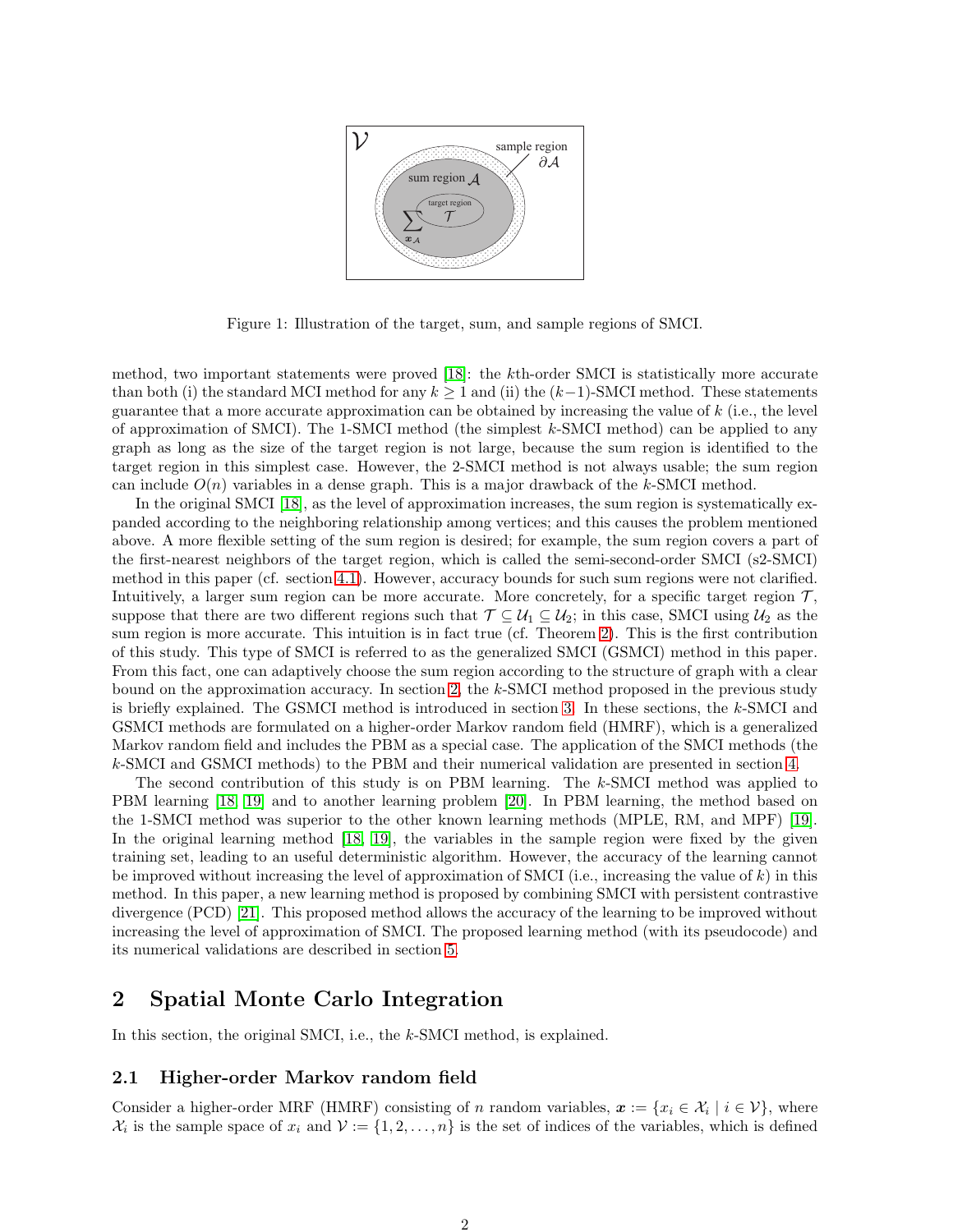

<span id="page-2-1"></span>Figure 2: Adjacency relations among the indices. For example,  $i$  and  $j$  are the first-nearest-neighboring indices of each other;  $i$  and  $l$  are the second-nearest-neighboring indices of each other.

by

<span id="page-2-0"></span>
$$
P(\boldsymbol{x}) := \frac{1}{Z} \exp\left(\sum_{\mathcal{C} \in \mathbb{F}} \phi_{\mathcal{C}}(\boldsymbol{x}_{\mathcal{C}})\right),\tag{2}
$$

where C denotes a clique, i.e.,  $C \subseteq V$ , and F denotes a family of cliques. A HMRF is regarded as a probabilistic graphical model on an undirected hypergraph, in which  $\mathcal V$  is regarded as the set of vertices, and F is regarded as the set of hyperedges in the hypergraph. The function  $\phi_c(x_c)$  denotes a potential function on C, where  $x_c := \{x_i \mid i \in C \subseteq V\}$ . In equation [\(2\)](#page-2-0), Z denotes the partition function defined by

<span id="page-2-3"></span>
$$
Z:=\sum_{\boldsymbol{x}}\exp\Big(\sum_{\mathcal{C}\in\mathbb{F}}\phi_{\mathcal{C}}(\boldsymbol{x}_{\mathcal{C}})\Big),\,
$$

where  $\sum_{\bm{x}} := \sum_{x_1 \in \mathcal{X}_1} \sum_{x_2 \in \mathcal{X}_2} \cdots \sum_{x_n \in \mathcal{X}_n} = \prod_{i \in \mathcal{V}} \sum_{x_i \in \mathcal{X}_i}$  denotes the summation over all the possible realizations of x. It should be noted that when  $\mathcal{X}_i$  is a continuous space, the corresponding sum  $\sum_{x_i \in \mathcal{X}_i}$  is replaced with the integration  $\int_{\mathcal{X}_i} dx_i$ . When  $\phi_c(x_c) = w_c \prod_{i \in \mathcal{C}} x_i$ , the HMRF is identical to a generalization of a higher-order Boltzmann machine [\[2\]](#page-14-1). In particular, when  $\mathbb{F} = \mathbb{F}_1 \cup \mathbb{F}_2$ , where  $\mathbb{F}_1 := \{\{i\} \mid i \in \mathcal{V}\}\$ and  $\mathbb{F}_2$  is a family of pairs of indices (i.e.,  $\mathbb{F}_2 := \{\{i,j\}\}\)$ , and  $\phi_{\mathcal{C}}(\boldsymbol{x}_{\mathcal{C}}) = w_{\mathcal{C}}\prod_{i \in \mathcal{C}} x_i$ , equation [\(2\)](#page-2-0) is identical to a familiar PBM [\[1\]](#page-14-0):

$$
P(\boldsymbol{x}) := \frac{1}{Z} \exp\Big(\sum_{i \in \mathcal{V}} w_i x_i + \sum_{\{i,j\} \in \mathbb{F}_2} w_{i,j} x_i x_j\Big),\tag{3}
$$

where  $w_{i,j}$  is identical to  $w_{j,i}$ .  $w_i$  and  $w_{i,j}$  are called the *bias* and *interaction* parameters, respectively.

Here, consider the expectation of a function over specific target variables,  $x_{\mathcal{T}}$ , where  $\mathcal{T} \subseteq \mathcal{V}$ , on the HMRF, which is

<span id="page-2-2"></span>
$$
\langle f(\mathbf{x}_{\mathcal{T}}) \rangle := \sum_{\mathbf{x}} f(\mathbf{x}_{\mathcal{T}}) P(\mathbf{x}) = \sum_{\mathbf{x}_{\mathcal{T}}} f(\mathbf{x}_{\mathcal{T}}) P(\mathbf{x}_{\mathcal{T}}), \tag{4}
$$

where  $P(x_{\tau}) = \sum_{x \setminus x_{\tau}} P(x)$  is the marginal distribution of the HMRF. However, in general, the evaluation of this expectation is computationally difficult owing to the multiple summation. SMCI, which is an extension of the standard MCI method, was proposed to efficiently approximate the expectation [\[18\]](#page-15-1).

Hereafter, we assume that the size of  $\mathcal T$  is not large and a sum over  $x_{\mathcal T}$  can be numerically evaluated.

### 2.2 Adjacency relations in HMRF

For a detailed explanation of the k-SMCI method, an adjacency relation among the indices in  $\mathcal V$  must be defined. If a clique C involves both i and j, both indices are regarded as the first-nearest-neighboring indices of each other (or, in other words, both indices are connected). If no cliques involve both  $i$  and  $j$  and two different cliques involving  $i$  and  $j$ , respectively, overlap, both indices are regarded as the second-nearest-neighboring indices of each other (see figure [2\)](#page-2-1).

Similar to the above, neighboring regions of a target region  $\mathcal{T} \subseteq \mathcal{V}$  are defined as follows. For the target region T, the first-nearest-neighboring region of T,  $\mathcal{N}_1(\mathcal{T}) \subseteq \mathcal{V}$ , is defined as

$$
\mathcal{N}_1(\mathcal{T}) := \{ i \mid i \in \mathcal{C} \in \mathbb{F}(\mathcal{T}), i \notin \mathcal{T} \},\
$$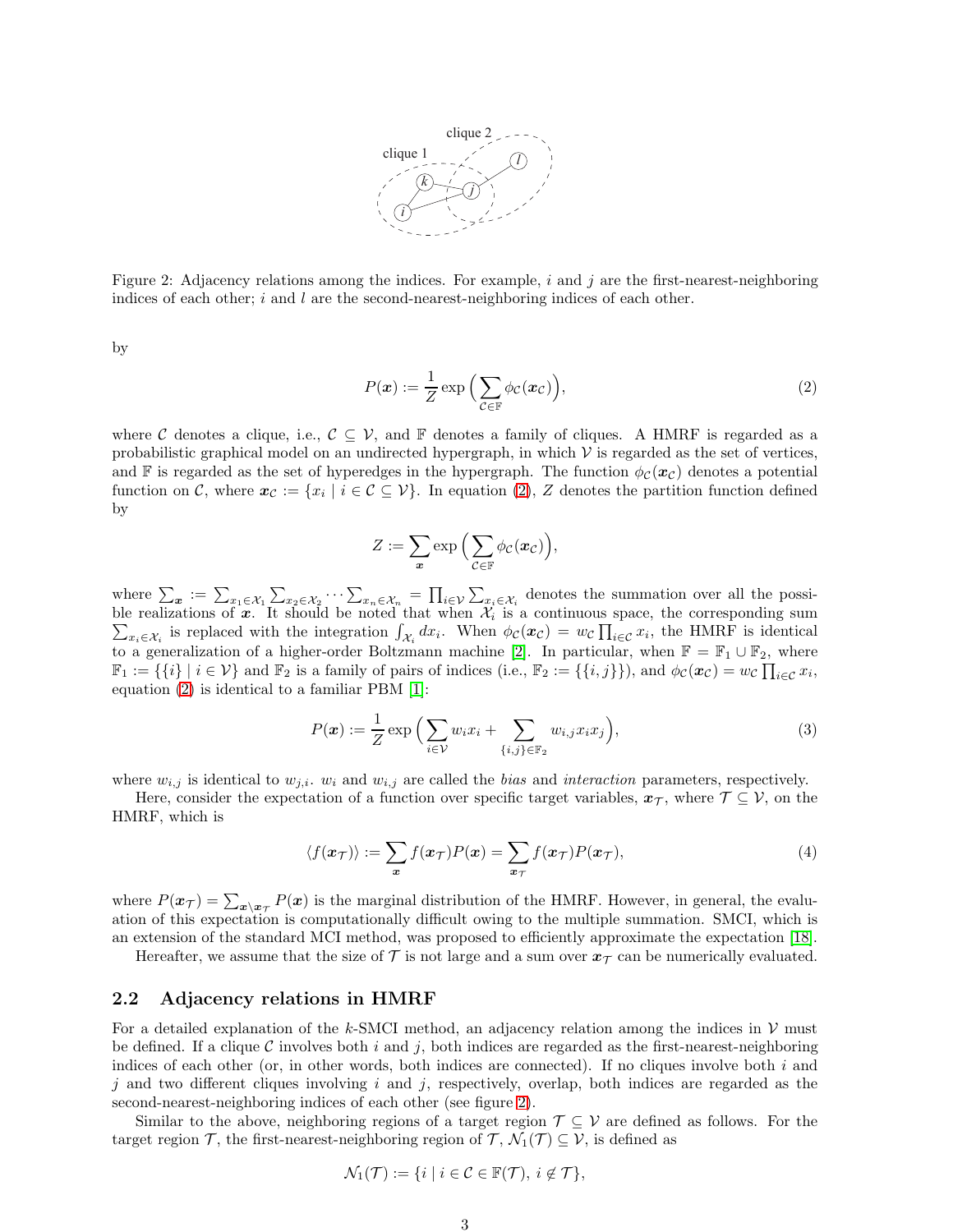

<span id="page-3-0"></span>Figure 3: Examples of the adjacency relations in a pairwise case: (a) when  $\mathcal{T} = \{13\}, \mathcal{N}_1(\mathcal{T}) =$  $\{8, 12, 14, 18\}$  and  $\mathcal{N}_2(\mathcal{T}) = \{3, 7, 9, 11, 15, 17, 19, 23\}$ , and (b) when  $\mathcal{T} = \{12, 13\}$ ,  $\mathcal{N}_1(\mathcal{T}) =$  $\{7, 8, 11, 14, 17, 18\}.$ 

where  $\mathbb{F}(\mathcal{A})$  is a subset of  $\mathbb{F}$  that is the family of the cliques which overlaps the assigned set  $\mathcal{A} \subseteq \mathcal{V}$ i.e.,  $\mathbb{F}(\mathcal{A}) := \{ \mathcal{C} \mid \mathcal{C} \in \mathbb{F}, \mathcal{C} \cap \mathcal{A} \neq \emptyset \}$ . In other words, the indices in  $\mathcal{N}_1(\mathcal{T})$  do not belong to  $\mathcal{T}$  and simultaneously are the first-nearest neighbors of the indices in  $\mathcal T$ . The second-nearest-neighboring region of  $\mathcal{T}, \mathcal{N}_2(\mathcal{T}) \in \mathcal{V}$ , is defined as

$$
\mathcal{N}_2(\mathcal{T}) := \{ i \mid i \in \mathcal{C} \in \mathbb{F}(\mathcal{N}_1(\mathcal{T})), \ i \notin \mathcal{T} \cup \mathcal{N}_1(\mathcal{T}) \}.
$$

This means that the indices in  $\mathcal{N}_2(\mathcal{T})$  do not belong to  $\mathcal{T}$  or  $\mathcal{N}_1(\mathcal{T})$  and simultaneously are the secondnearest neighbors of the indices in  $\mathcal T$ . In a similar manner, the kth-nearest-neighboring region of  $\mathcal T$ ,  $\mathcal{N}_k(\mathcal{T}) \subseteq \mathcal{V}$ , is defined as

$$
\mathcal{N}_k(\mathcal{T}) := \{ i \mid i \in \mathcal{C} \in \mathbb{F}(\mathcal{N}_{k-1}(\mathcal{T})), \ i \notin \mathcal{R}_{k-1}(\mathcal{T}) \},\tag{5}
$$

where  $\mathcal{R}_k(\mathcal{T}) := \bigcup_{r=0}^k \mathcal{N}_r(\mathcal{T})$  and  $\mathcal{N}_0(\mathcal{T}) := \mathcal{T}$  i.e.,  $\mathcal{R}_k(\mathcal{T})$  is the region that covers the regions  $\mathcal{T}, \mathcal{N}_1(\mathcal{T}), \ldots, \mathcal{N}_k(\mathcal{T})$ .

The adjacency relations can be easily understand in a pairwise case in which  $\mathbb{F} = \mathbb{F}_1 \cup \mathbb{F}_2$ . In this case, the adjacency relation can be viewed as an undirected graph  $G(V, \mathbb{F}_2)$ , and the adjacency relations represented above are identical to the standard adjacency relations in the graph. In figure [3,](#page-3-0) the examples of the adjacency relations in a pairwise case, in which  $G(V, \mathbb{F}_2)$  is a square grid graph, are illustrated.

#### <span id="page-3-3"></span>2.3 kth-order SMCI method for HMRF

The spatial Markov property of the HMRF ensures that the conditional distribution  $P(\bm{x}_{\mathcal{R}_{k-1}(\mathcal{T})} \mid \bm{x})$  $x_{\mathcal{R}_{k-1}(\mathcal{T})}$  can be expressed as

$$
P(\boldsymbol{x}_{\mathcal{R}_{k-1}(\mathcal{T})} \mid \boldsymbol{x} \setminus \boldsymbol{x}_{\mathcal{R}_{k-1}(\mathcal{T})}) = P(\boldsymbol{x}_{\mathcal{R}_{k-1}(\mathcal{T})} \mid \boldsymbol{x}_{\mathcal{N}_k(\mathcal{T})}),
$$

where

<span id="page-3-1"></span>
$$
P(\boldsymbol{x}_{\mathcal{R}_{k-1}(\mathcal{T})} | \boldsymbol{x}_{\mathcal{N}_k(\mathcal{T})}) \propto \exp\Big(\sum_{\mathcal{C} \in \mathbb{F}(\mathcal{R}_{k-1}(\mathcal{T}))} \phi_{\mathcal{C}}(\boldsymbol{x}_{\mathcal{C}})\Big)
$$

is also an HMRF. Therefore, the expectation in equation [\(4\)](#page-2-2) can be expressed as

$$
\langle f(\boldsymbol{x}_{\mathcal{T}}) \rangle = \sum_{\boldsymbol{x}_{\mathcal{R}_k(\mathcal{T})}} f(\boldsymbol{x}_{\mathcal{T}}) P(\boldsymbol{x}_{\mathcal{R}_{k-1}(\mathcal{T})} \mid \boldsymbol{x}_{\mathcal{N}_k(\mathcal{T})}) P(\boldsymbol{x}_{\mathcal{N}_k(\mathcal{T})}), \tag{6}
$$

where  $P(\mathbf{x}_{\mathcal{N}_k(\mathcal{T})})$  is the marginal distribution of  $P(\mathbf{x})$ .

Suppose that M i.i.d. sample points are drawn from  $P(x)$ : S := { $\mathbf{s}^{(\ell)} | \ell = 1, 2, ..., M$ }, where  $\mathbf{s}^{(\ell)} := \{ \mathbf{s}_i^{(\ell)} \in \mathcal{X}_i \mid i \in \mathcal{V} \}$  is the  $\ell$ th sample point. In the k-SMCI method [\[18\]](#page-15-1), the expectation in equation [\(6\)](#page-3-1) is approximated by

<span id="page-3-2"></span>
$$
m_{\mathcal{T}}^{(k)}(\mathbb{S}) := \frac{1}{M} \sum_{\ell=1}^{M} \sum_{\mathbf{x}_{\mathcal{R}_{k-1}(\mathcal{T})}} f(\mathbf{x}_{\mathcal{T}}) P(\mathbf{x}_{\mathcal{R}_{k-1}(\mathcal{T})} \mid \mathbf{s}_{\mathcal{N}_k(\mathcal{T})}^{(\ell)}), \tag{7}
$$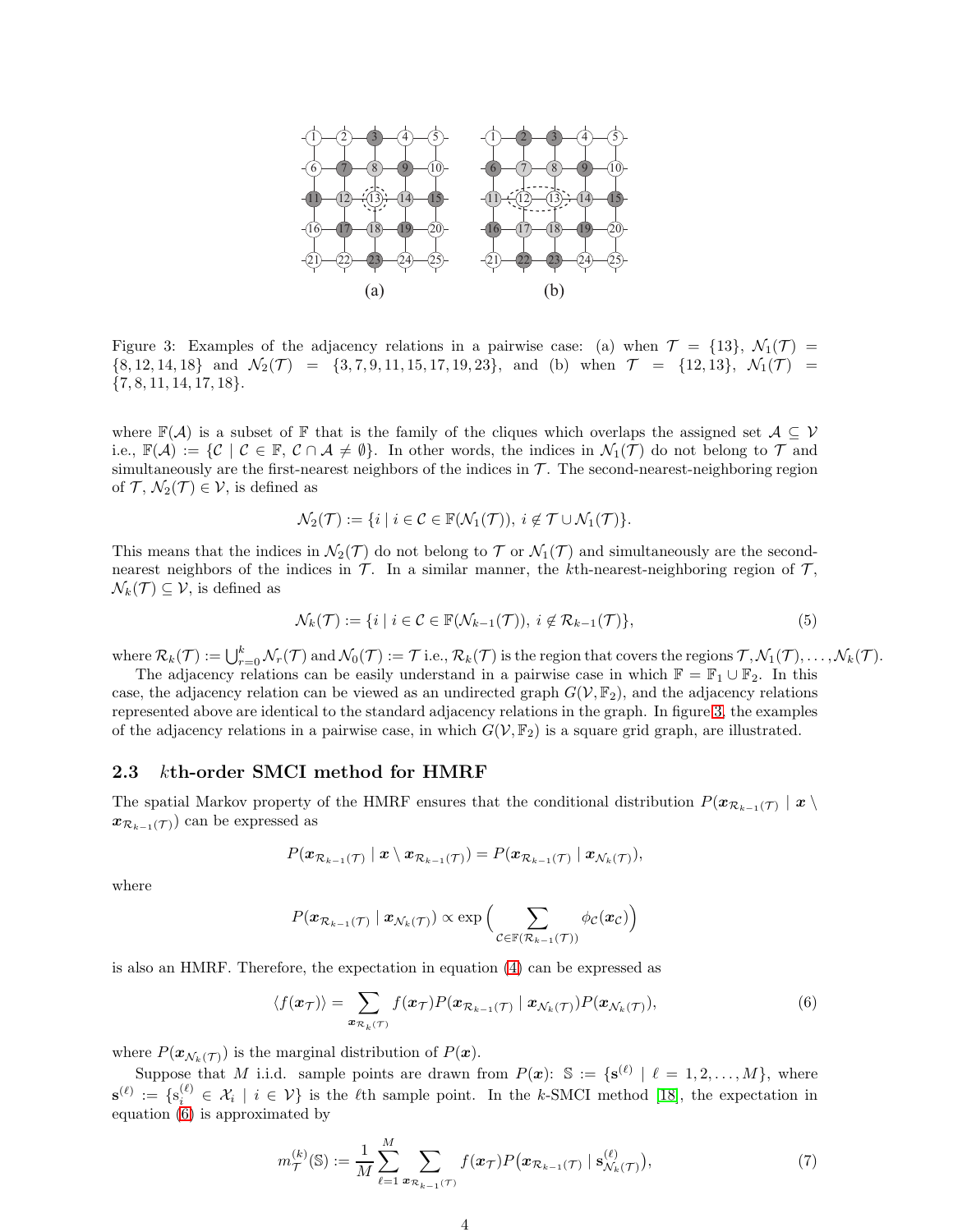where  $\mathbf{s}_{\mathcal{A}}^{(\ell)} := \{ \mathbf{s}_{i}^{(\ell)} \mid i \in \mathcal{A} \}$ . In this approximation,  $\mathcal{R}_{k-1}(\mathcal{T})$  is regarded as the sum region, and  $\mathcal{N}_{k}(\mathcal{T})$  is regarded as the sample region. Equation [\(7\)](#page-3-2) is obtained by replacing the marginal distribution  $P(\bm{x}_{\mathcal{N}_k(\mathcal{T})})$ in equation [\(6\)](#page-3-1) with the corresponding empirical distribution of the given sample points, which is defined by

$$
Q_{\mathbb{S}}(\boldsymbol{x}_{\mathcal{N}_k(\mathcal{T})}) := \frac{1}{M} \sum_{\ell=1}^M \delta(\boldsymbol{x}_{\mathcal{N}_k(\mathcal{T})}, \mathbf{s}_{\mathcal{N}_k(\mathcal{T})}^{(\ell)}),
$$

where  $\delta$  is the Kronecker (or Dirac) delta function:

$$
\langle f(\boldsymbol{x}_{\mathcal{T}}) \rangle \approx \sum_{\boldsymbol{x}_{\mathcal{R}_k(\mathcal{T})}} f(\boldsymbol{x}_{\mathcal{T}}) P(\boldsymbol{x}_{\mathcal{R}_{k-1}(\mathcal{T})} \mid \boldsymbol{x}_{\mathcal{N}_k(\mathcal{T})}) Q_{\mathbb{S}}(\boldsymbol{x}_{\mathcal{N}_k(\mathcal{T})}) = m_{\mathcal{T}}^{(k)}(\mathbb{S}).
$$

The k-SMCI method is usable when the sum over  $x_{\mathcal{R}_{k-1}(\mathcal{T})}$  is computable.

## <span id="page-4-2"></span>2.4 Asymptotic analysis of k-SMCI method

Because the sample points  $s^{(\ell)}$  are i.i.d. random variables,

$$
\rho_{\mathcal{T}}^{(k)}(\mathbf{s}_{\mathcal{N}_k(\mathcal{T})}^{(\ell)}) := \sum_{\boldsymbol{x}_{\mathcal{R}_{k-1}(\mathcal{T})}} f(\boldsymbol{x}_{\mathcal{T}}) P(\boldsymbol{x}_{\mathcal{R}_{k-1}(\mathcal{T})} \mid \mathbf{s}_{\mathcal{N}_k(\mathcal{T})}^{(\ell)})
$$

are also regarded as i.i.d. random variables. Therefore, from the result of the central limit theorem, the distribution of  $m_{\mathcal{T}}^{(k)}(\mathbb{S}) = M^{-1} \sum_{\ell=1}^{M} \rho_{\mathcal{T}}^{(k)}(\mathbf{s}_{\mathcal{N}_k}^{(\ell)})$  $\mathcal{N}_{k}(\mathcal{T})$  is asymptotically close to the Gaussian with mean

<span id="page-4-3"></span>
$$
\mu^{(k)}_\mathcal{T} := \Big(\prod_{\ell=1}^M \sum_{\mathbf{s}^{(\ell)}} P(\mathbf{s}^{(\ell)})\Big) m^{(k)}_\mathcal{T}(\mathbb{S})
$$

and variance

$$
v_{\mathcal{T}}^{(k)} := \Big( \prod_{\ell=1}^{M} \sum_{\mathbf{s}^{(\ell)}} P(\mathbf{s}^{(\ell)}) \Big) m_{\mathcal{T}}^{(k)}(\mathbb{S})^2 - \big( \mu_{\mathcal{T}}^{(k)} \big)^2 = O(M^{-1}),
$$

for a sufficiently large M, where  $\sum_{s^{(\ell)}} := \prod_{i \in \mathcal{V}} \sum_{s_i^{(\ell)} \in \mathcal{X}_i}$  and  $P(s^{(\ell)})$  is the HMRF in equation [\(2\)](#page-2-0). The asymptotic mean is equivalent to the exact expectation i.e.,  $\mu_{\mathcal{T}}^{(k)} = \langle f(\boldsymbol{x}_{\mathcal{T}}) \rangle$ . Therefore,  $m_{\mathcal{T}}^{(k)}(\mathbb{S})$  converges to  $\langle f(\boldsymbol{x}_{\mathcal{T}})\rangle$  as M approaches infinity, and its variance vanishes at a speed of  $O(M^{-1})$ .

From the perspective of statistics, a method having a smaller asymptotic variance is preferable. For the asymptotic variance  $v_{\tau}^{(k)}$  $\mathcal{T}'$ , the following theorem was obtained [\[18\]](#page-15-1).

**Theorem 1** In the HMRF expressed in equation [\(2\)](#page-2-0), the inequality relation  $v_{\mathcal{T}} \ge v_{\mathcal{T}}^{(1)} \ge v_{\mathcal{T}}^{(2)} \ge v_{\mathcal{T}}^{(3)} \ge$  $\cdots \geq 0$  *always holds for any* M *and for any choice of target region* T, where  $v_{\mathcal{T}}$  *is the asymptotic variance of the standard MCI method.*

This theorem states that, for a sufficient large  $M$ , the  $k$ -SMCI method is statistically more accurate than the standard MCI method for any  $k \geq 1$  and that a higher-order SMCI method is statistically more accurate than any lower-order method.

# <span id="page-4-0"></span>3 Generalization of SMCI

In this section, the GSMCI method is introduced. Here, for a region A, satisfying  $\mathcal{T} \subseteq \mathcal{A} \subseteq \mathcal{V}$ , and for a sample set S, consider an SMCI defined as

<span id="page-4-1"></span>
$$
m_{\mathcal{T}}(\mathcal{A}; \mathbb{S}) := \frac{1}{M} \sum_{\ell=1}^{M} \sum_{\mathbf{x}_{\mathcal{A}}} f(\mathbf{x}_{\mathcal{T}}) P(\mathbf{x}_{\mathcal{A}} \mid \mathbf{s}_{\partial \mathcal{A}}^{(\ell)}), \tag{8}
$$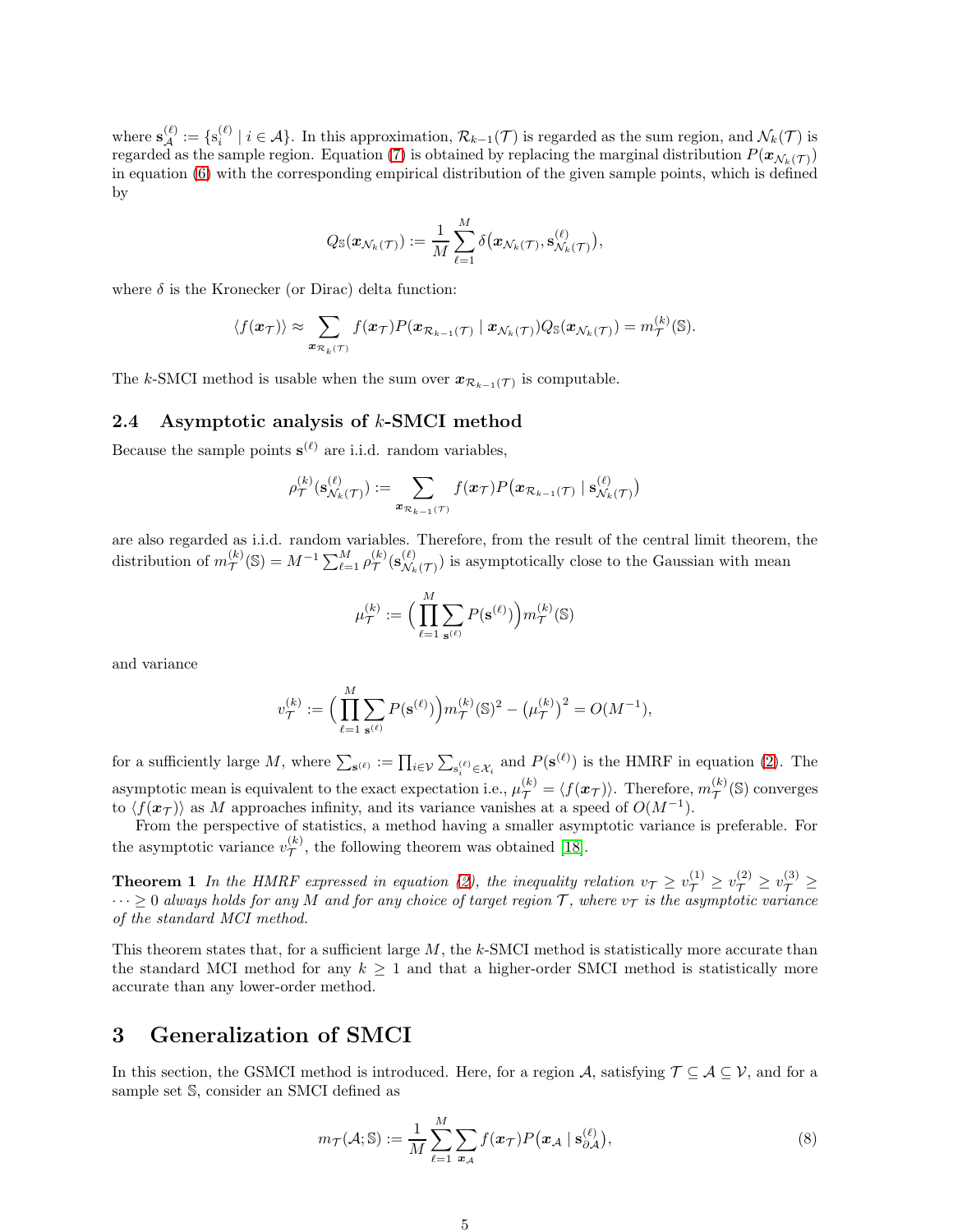where ∂A denotes the first-nearest-neighboring region of region A:  $\partial A := \{i \mid i \in C \in \mathbb{F}(\mathcal{A}), i \notin \mathcal{A}\}\.$  The conditional distribution in equation [\(8\)](#page-4-1) is expressed as

<span id="page-5-3"></span>
$$
P(\mathbf{x}_{\mathcal{A}} \mid \mathbf{x}_{\partial \mathcal{A}}) \propto \exp\Big(\sum_{\mathcal{C} \in \mathbb{F}(\mathcal{A})} \phi_{\mathcal{C}}(\mathbf{x}_{\mathcal{C}})\Big). \tag{9}
$$

When  $\mathcal{A} = \mathcal{R}_{k-1}(\mathcal{T}), \partial \mathcal{A}$  is identical to  $\mathcal{N}_k(\mathcal{T})$ ; therefore, equation [\(8\)](#page-4-1) is equivalent to equation [\(7\)](#page-3-2) in this case. Therefore, equation  $(8)$  is regarded as a generalization of the k-SMCI method. By analogy with the k-SMCI method, it is expected that the approximation accuracy of equation  $(8)$  will increase as the sum region A becomes larger. In fact, the following argument justifies this expectation.

Consider two sum regions  $U_1$  and  $U_2$  that satisfy  $\mathcal{T} \subseteq U_1 \subseteq U_2$ . For the two sum regions, based on equation [\(8\)](#page-4-1), the two approximations  $m_{\mathcal{T}}(\mathcal{U}_1;\mathbb{S})$  and  $m_{\mathcal{T}}(\mathcal{U}_2;\mathbb{S})$  are considered for the purpose of approximating  $\langle f(\mathbf{x}\tau)\rangle$ . With a similar argument to that obtained in section [2.4,](#page-4-2) the asymptotic properties of both approximations are analyzed as follows. For a sufficiently large  $M$ , the distributions of both  $m_{\mathcal{T}}(\mathcal{U}_1;\mathbb{S})$  and  $m_{\mathcal{T}}(\mathcal{U}_2;\mathbb{S})$  are asymptotically close to the different Gaussians with mean  $\mu(\mathcal{U}_1)$  and variance  $v(\mathcal{U}_1)$  and with mean  $\mu(\mathcal{U}_2)$  and variance  $v(\mathcal{U}_2)$ , respectively. These asymptotic means and variances are defined as

$$
\mu(\mathcal{A}) := \Big( \prod_{\ell=1}^{M} \sum_{\mathbf{s}^{(\ell)}} P(\mathbf{s}^{(\ell)}) \Big) m_{\mathcal{T}}(\mathcal{A}; \mathbb{S}) = \langle f(\boldsymbol{x}_{\mathcal{T}}) \rangle, \tag{10}
$$

<span id="page-5-2"></span>
$$
v(\mathcal{A}) := \left(\prod_{\ell=1}^{M} \sum_{\mathbf{s}^{(\ell)}} P(\mathbf{s}^{(\ell)})\right) m_{\mathcal{T}}(\mathcal{A}; \mathbb{S})^2 - \mu(\mathcal{A})^2,\tag{11}
$$

for a sum region  $\mathcal{T} \subseteq \mathcal{A} \subseteq \mathcal{V}$ . Equation [\(11\)](#page-5-2) is rewritten as

$$
v(\mathcal{A}) = \frac{1}{M} \Big( \sum_{\boldsymbol{x}_{\partial \mathcal{A}}} \rho_{\mathcal{T}}(\mathcal{A}; \boldsymbol{x}_{\partial \mathcal{A}})^2 P(\boldsymbol{x}_{\partial \mathcal{A}}) - \langle f(\boldsymbol{x}_{\mathcal{T}}) \rangle^2 \Big), \tag{12}
$$

where

<span id="page-5-4"></span><span id="page-5-0"></span>
$$
\rho_{\mathcal{T}}(\mathcal{A}; \boldsymbol{x}_{\partial \mathcal{A}}) := \sum_{\boldsymbol{x}_{\mathcal{A}}} f(\boldsymbol{x}_{\mathcal{T}}) P(\boldsymbol{x}_{\mathcal{A}} \mid \boldsymbol{x}_{\partial \mathcal{A}}). \tag{13}
$$

Here,  $P(x_{\partial A})$  and  $P(x_A | x_{\partial A})$  are the marginal and conditional distributions of the HMRF of equation [\(2\)](#page-2-0), respectively. Therefore, it is found that the two approximations  $m_{\mathcal{T}}(\mathcal{U}_1; \mathbb{S})$  and  $m_{\mathcal{T}}(\mathcal{U}_2; \mathbb{S})$  converge to the true expectation  $\langle f(x_T) \rangle$  as M approaches infinity, and their variances vanish at speeds of  $O(M^{-1})$ , as in the k-SMCI method.

For the asymptotic variances  $v(\mathcal{U}_1)$  and  $v(\mathcal{U}_2)$ , the following theorem is obtained.

**Theorem 2** In the HMRF expressed in equation [\(2\)](#page-2-0), for  $\mathcal{T} \subseteq \mathcal{U}_1 \subseteq \mathcal{U}_2$ , the inequality relation  $v(\mathcal{U}_1) \geq$  $v(\mathcal{U}_2) \geq 0$  *always holds for any* M *and for any choice of target region*  $\mathcal{T}$ *.* 

The proof of this theorem is described in [A.](#page-12-0) This states that  $m_{\mathcal{T}}(\mathcal{U}_2; \mathbb{S})$  is statistically more accurate than  $m_{\mathcal{T}}(\mathcal{U}_1;\mathbb{S})$  for a sufficient large M. It is noteworthy that this theorem includes the statement of theorem [1](#page-4-3) as its corollary.

Equation [\(8\)](#page-4-1) is referred to as the GSMCI method in this paper. Because equation [\(8\)](#page-4-1) is identical to the 1-SMCI method when  $\mathcal{T} = \mathcal{A}$ , the GSMCI method is statistically more accurate than the standard MCI method for any choice of A satisfying  $\mathcal{T} \subseteq \mathcal{A} \subseteq \mathcal{V}$ . From theorem [2,](#page-5-0) any sum region can be freely selected in equation [\(8\)](#page-4-1), and it is guaranteed that the approximation accuracy of the GSMCI method will monotonically increases as the size of the selected sum region increases. The GSMCI method is usable when the sum over  $x_{\mathcal{A}}$  is computable.

# <span id="page-5-1"></span>4 Application to PBMs

In this section, the SMCI methods (the k-SMCI and GSMCI methods) for the PBM, defined on an undirected graph  $G(V, \mathbb{F}_2)$ , are considered, where the sample spaces of the variables are fixed to  $\mathcal{X}_i$  $\{-1, +1\}.$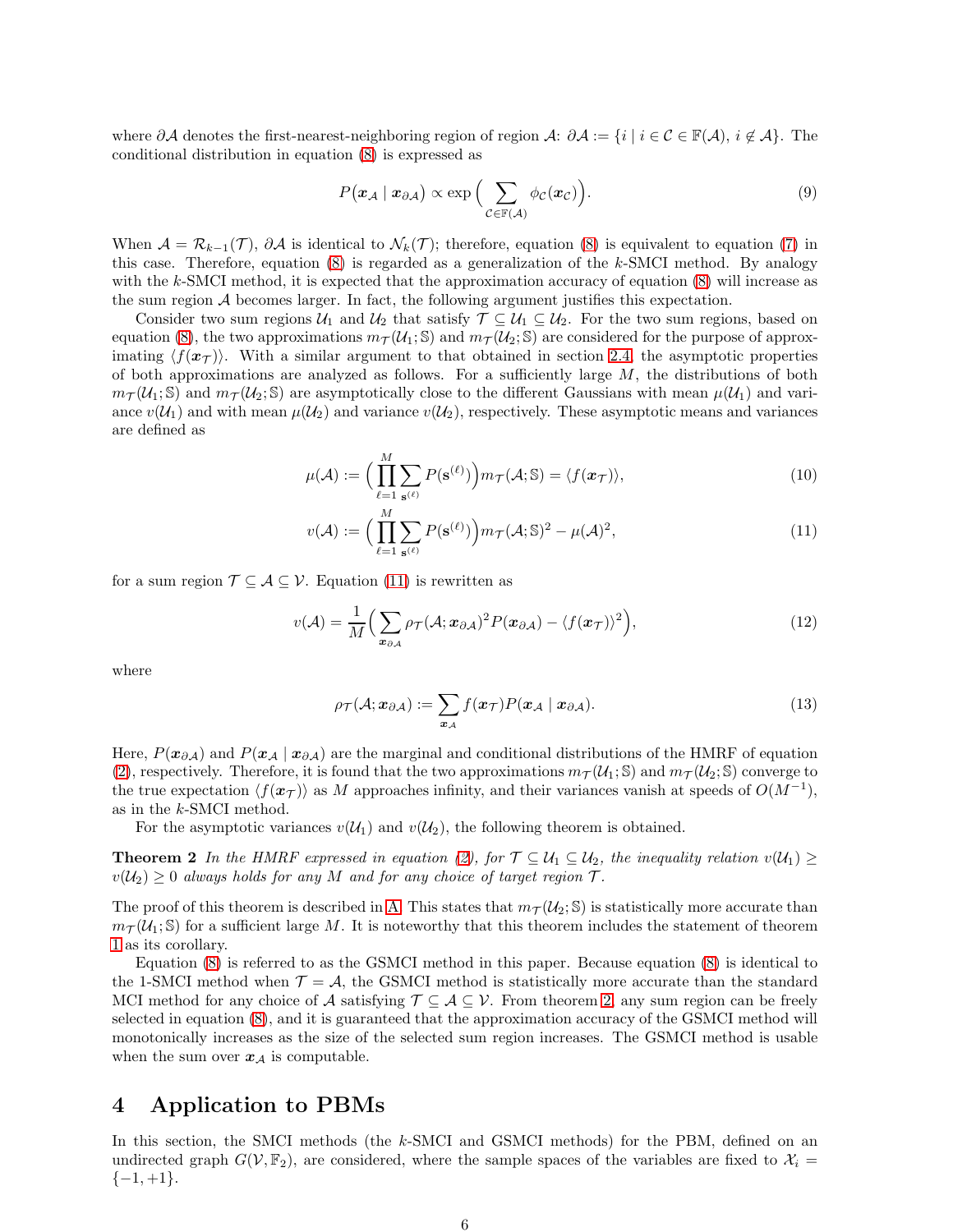The evaluations of  $\langle x_i \rangle$  and  $\langle x_i x_j \rangle$  for  $\{i, j\} \in \mathbb{F}_2$  are essential for PBM learning. From equation [\(7\)](#page-3-2), these expectations are approximated by [\[18\]](#page-15-1)

<span id="page-6-1"></span>
$$
m_i^{(1)}(\mathbb{S}) = \frac{1}{M} \sum_{\ell=1}^{M} \tanh \gamma_i \left( \mathbf{s}_{\mathcal{N}_1(i)}^{(\ell)} \right) \tag{14}
$$

and

$$
m_{i,j}^{(1)}(\mathbb{S}) = \frac{1}{M} \sum_{\ell=1}^{M} \tanh\left[\tanh\left\{\tanh\gamma_{i:j}(\mathbf{s}_{\mathcal{N}_1(i,j)}^{(\ell)})\tanh\gamma_{j:i}(\mathbf{s}_{\mathcal{N}_1(i,j)}^{(\ell)})\right\} + w_{i,j}\right],\tag{15}
$$

respectively, based on the 1-SMCI method, where

<span id="page-6-7"></span><span id="page-6-6"></span><span id="page-6-2"></span>
$$
\gamma_i(\mathbf{s}_{\mathcal{N}_1(i)}^{(\ell)}) := w_i + \sum_{j \in \mathcal{N}_1(i)} w_{i,j} \mathbf{s}_j^{(\ell)},\tag{16}
$$

$$
\gamma_{i:j}(\mathbf{s}_{\mathcal{N}_1(i,j)}^{(\ell)}) := \gamma_i(\mathbf{s}_{\mathcal{N}_1(i)}^{(\ell)}) - w_{i,j}\mathbf{s}_j^{(\ell)},\tag{17}
$$

and atanh is the inverse hyperbolic tangent function. The detailed derivations of equations [\(14\)](#page-6-1) and [\(15\)](#page-6-2) are described in [B.1.](#page-13-0) Equations [\(14\)](#page-6-1) and [\(15\)](#page-6-2) are computable for any  $G(V, \mathbb{F}_2)$ . However, the 2-SMCI methods for  $\langle x_i \rangle$  and  $\langle x_i x_j \rangle$  are not always computable; for example, when  $G(V, \mathbb{F}_2)$  is a dense graph such as  $\mathcal{R}_1(\mathcal{T}) = O(n)$ , the computational cost of the evaluation of  $m_\mathcal{T}^{(2)}(\mathbb{S})$  is generally  $O(2^n)$  because all the variables in  $\mathcal{R}_1(\mathcal{T})$  must be summed over in the 2-SMCI method.

#### <span id="page-6-0"></span>4.1 Semi-second-order SMCI method

In the GSMCI method in equation  $(8)$ , the sum region A can be freely selected. The sum region should be as large as possible within the computational limitation. For example, if  $\mathcal A$  is a (cactus) tree, equation [\(8\)](#page-4-1) can be computed using a generalized belief propagation [\[22\]](#page-15-5); if  $A$  is a planar graph, it can be computed using a combinational technique [\[23\]](#page-15-6). The appropriate choice of the sum region depends on the structure of  $G(V, \mathbb{F}_2)$ .

In the following, a setting of A that is usable in general cases, semi-second-order SMCI (s2-SMCI) method, is proposed. Consider a subset  $\mathcal{I}_1(\mathcal{T}) \subseteq \mathcal{N}_1(\mathcal{T})$  in which there is no connected (or interacted) pair i,e, any two different indices in  $\mathcal{I}_1(\mathcal{T})$  belong to different cliques. On the PBM, for  $\mathcal{A} = \mathcal{T} \cup \mathcal{I}_1(\mathcal{T})$ , the conditional distribution in equation [\(9\)](#page-5-3) is represented as

$$
P(\mathbf{x}_{\mathcal{A}} \mid \mathbf{x}_{\partial \mathcal{A}}) \propto \exp\Big( \sum_{i \in \mathcal{A}} \beta_i (\mathbf{x}_{\partial \mathcal{A}}) x_i + \sum_{\{i,j\} \in \{c \in \mathbb{F}_2 | c \subseteq \mathcal{T}\}} w_{i,j} x_i x_j + \sum_{i \in \mathcal{T}} \sum_{j \in \mathcal{I}_1(\mathcal{T})} w_{i,j} x_i x_j \Big). \tag{18}
$$

where

<span id="page-6-5"></span><span id="page-6-4"></span><span id="page-6-3"></span>
$$
\beta_i(\boldsymbol{x}_{\partial \mathcal{A}}) := w_i + \sum_{j \in \partial \mathcal{A}} w_{i,j} x_j.
$$
\n(19)

In equations [\(18\)](#page-6-3) and [\(19\)](#page-6-4),  $w_{i,j}$ 's are regarded as zero when  $\{i,j\} \notin \mathbb{F}_2$ . The second term of the exponent of equation [\(18\)](#page-6-3) denotes the interactions in the target region. Because the variables in  $\mathcal{I}_1(\mathcal{T})$  do not interact, they can be analytically marginalized out from equation [\(18\)](#page-6-3), leading to

$$
P(\boldsymbol{x}_{\mathcal{T}} \mid \boldsymbol{x}_{\partial A}) = \sum_{\boldsymbol{x}_{\mathcal{I}_1(\mathcal{T})}} P(\boldsymbol{x}_{\mathcal{A}} \mid \boldsymbol{x}_{\partial A})
$$

$$
\propto \exp\Big\{\sum_{i \in \mathcal{T}} \beta_i (\boldsymbol{x}_{\partial A}) x_i + \sum_{\{i,j\} \in \{c \in \mathbb{F}_2 | c \subseteq \mathcal{T}\}} w_{i,j} x_i x_j + \sum_{j \in \mathcal{I}_1(\mathcal{T})} \ln z_j (\beta_j (\boldsymbol{x}_{\partial A}) + \sum_{i \in \mathcal{T}} w_{i,j} x_i) \Big\},\tag{20}
$$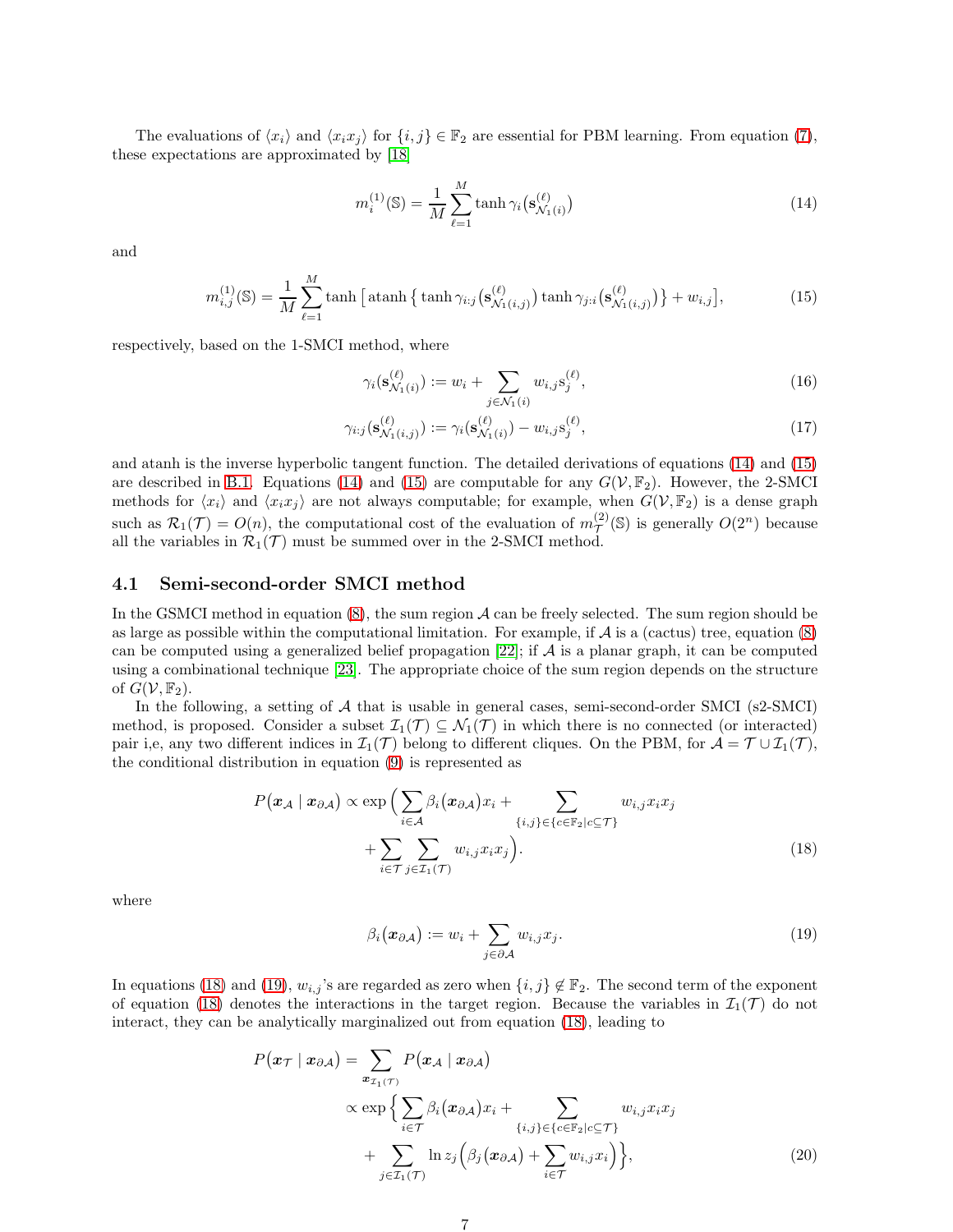

Figure 4: Illustration of the sum regions of the 1-, s2-, and 2-SMCI methods (the sum regions are shaded): (a) the 1-SMCI method, (b) an example of the s2-SMCI method, and (c) the 2-SMCI method. In the s2-SMCI method, another choice of the sum region is possible.

where  $z_i(a) = \sum_{x_i \in \mathcal{X}_i} \exp(ax_i) = 2 \cosh a$ . Therefore, using the marginal distribution in equation [\(20\)](#page-6-5), the GSMCI method in equation [\(8\)](#page-4-1) can be reduced to

$$
m_{\mathcal{T}}(\mathcal{A}; \mathbb{S}) = \frac{1}{M} \sum_{\ell=1}^{M} \sum_{\boldsymbol{x}_{\mathcal{T}}} f(\boldsymbol{x}_{\mathcal{T}}) P(\boldsymbol{x}_{\mathcal{T}} \mid \mathbf{s}_{\partial \mathcal{A}}^{(\ell)}), \quad \mathcal{A} = \mathcal{T} \cup \mathcal{I}_{1}(\mathcal{T}). \tag{21}
$$

Equation [\(21\)](#page-7-0) is the s2-SMCI method proposed in this section. Equation [\(21\)](#page-7-0) is computable in a dense graph (as long as the sum over  $x_{\tau}$  can be evaluated). The s2-SMCI method is regarded as an intermediate approximation between the 1- and 2-SMCI methods because it is identical to the 1-SMCI method when  $\mathcal{I}_1(\mathcal{T}) = \emptyset$  and is identical to the 2-SMCI method when  $\mathcal{I}_1(\mathcal{T}) = \mathcal{N}_1(\mathcal{T})$ ; therefore, from the result obtained in theorem [2,](#page-5-0) the approximation accuracy of the s2-SMCI method should be intermediate between those of the 1- and 2-SMCI methods.

Using equations [\(20\)](#page-6-5) and [\(21\)](#page-7-0), the s2-SMCI methods for the expectations,  $\langle x_i \rangle$  and  $\langle x_i x_j \rangle$  ( $\{i, j\} \in \mathbb{F}_2$ ), are expressed as

<span id="page-7-3"></span><span id="page-7-2"></span><span id="page-7-1"></span><span id="page-7-0"></span>
$$
m_i(\mathcal{A}; \mathbb{S}) = \frac{1}{M} \sum_{\ell=1}^{M} \tanh \xi_i \left( \mathbf{s}_{\partial \mathcal{A}}^{(\ell)} \right)
$$
 (22)

and

$$
m_{i,j}(\mathcal{A};\mathbb{S}) = \frac{1}{M} \sum_{\ell=1}^{M} \tanh\left[\tanh\left\{\tanh\xi_{i:j}(\mathbf{s}_{\partial\mathcal{A}}^{(\ell)})\tanh\xi_{j:i}(\mathbf{s}_{\partial\mathcal{A}}^{(\ell)})\right\} + \omega_{i,j}(\mathbf{s}_{\partial\mathcal{A}}^{(\ell)})\right],\tag{23}
$$

respectively, where

 $\omega$ 

$$
\xi_i(\mathbf{s}_{\partial\mathcal{A}}^{(\ell)}) := \beta_i(\mathbf{s}_{\partial\mathcal{A}}^{(\ell)}) + \sum_{j \in \mathcal{I}_1(i)} \operatorname{atanh}\left\{\tanh\beta_j(\mathbf{s}_{\partial\mathcal{A}}^{(\ell)})\tanh w_{i,j}\right\},\tag{24}
$$

$$
\xi_{i:j}(\mathbf{s}_{\partial A}^{(\ell)}) := \beta_i(\mathbf{s}_{\partial A}^{(\ell)}) + \sum_{k \in \mathcal{I}_1(i,j)} \operatorname{atanh} \{ \tanh \beta_k(\mathbf{s}_{\partial A}^{(\ell)}) \tanh w_{i,k} \} + \frac{1}{4} \sum_{k \in \mathcal{I}_1(i,j)} \ln \frac{1 - \tanh^2 \{ \beta_k(\mathbf{s}_{\partial A}^{(\ell)}) + w_{i,k} \} \tanh^2 w_{j,k}}{2 \cdot \sum_{k \in \mathcal{I}_1(i,j)} \sum_{k \in \mathcal{I}_2(i,j)} \beta_k(\mathbf{s}_{\partial A}^{(\ell)}) + w_{i,k} \} \tanh^2 w_{j,k}},
$$
\n(25)

<span id="page-7-5"></span><span id="page-7-4"></span>
$$
+\frac{1}{4}\sum_{k\in\mathcal{I}_1(i,j)}\ln\frac{1-\tanh\left\{\beta_k(\mathbf{s}_{\partial\mathcal{A}}^{\partial})+w_{i,k}\right\}\tanh\left(w_{j,k}\right)}{1-\tanh^2\left\{\beta_k(\mathbf{s}_{\partial\mathcal{A}}^{(\ell)})-w_{i,k}\right\}\tanh^2 w_{j,k}},\tag{25}
$$

$$
i,j(\mathbf{s}_{\partial A}^{(\ell)}) := w_{i,j} + \sum_{k \in \mathcal{I}_1(i,j)} \operatorname{atanh} \{ \tanh w_{i,k} \tanh w_{j,k} \} + \frac{1}{4} \sum_{k \in \mathcal{I}_1(i,j)} \ln \frac{1 - \tanh^2(w_{i,k} + w_{j,k}) \tanh^2 \beta_k(\mathbf{s}_{\partial A}^{(\ell)})}{1 - \tanh^2(w_{i,k} - w_{j,k}) \tanh^2 \beta_k(\mathbf{s}_{\partial A}^{(\ell)})}.
$$
 (26)

Equations [\(22\)](#page-7-1) and [\(23\)](#page-7-2) are computable in a dense graph. In equations [\(24\)](#page-7-3)–[\(26\)](#page-7-4),  $w_{i,j}$ 's are zero when  ${i, j} \notin \mathbb{F}_2$ . The detailed derivations of equations [\(22\)](#page-7-1) and [\(23\)](#page-7-2) are described in [B.2.](#page-13-1)

From the result obtained in theorem [2,](#page-5-0) a larger  $\mathcal{I}_1(\mathcal{T})$  is preferable. However, the maximization of the size of  $\mathcal{I}_1(\mathcal{T})$  is known as the *maximum independent set* (MIS) problem, which is an NP-hard optimization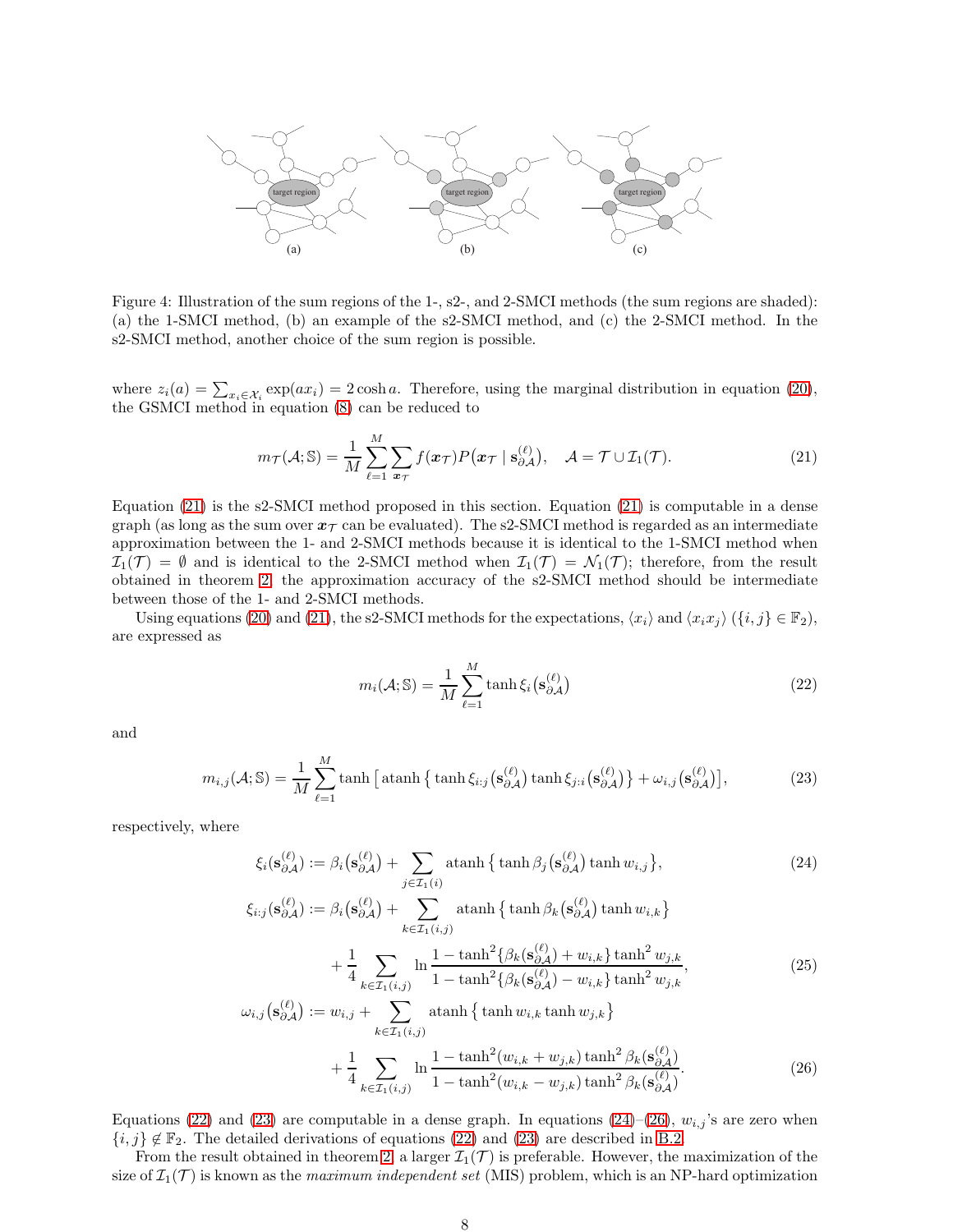problem. The well-known greedy algorithm [\[24\]](#page-15-7) for this problem is presented in Algorithm [1.](#page-8-0) In this algorithm, deg(i; U) denotes the degree of i in the subgraph U, and  $\partial_{\mathcal{U}} i := \{j \mid j \in \mathcal{U}, \{i,j\} \in \mathbb{F}_2\}$  denotes the set of the indices that are the first-nearest neighbors of i in the subgraph U i.e., deg $(i; \mathcal{U}) = |\partial_{\mathcal{U}}i|$ .

<span id="page-8-0"></span>Algorithm 1 Greedy algorithm for MIS problem [\[24\]](#page-15-7) 1: **Input**  $\mathcal{N}_1(\mathcal{T}) \subseteq \mathcal{V}$  and  $\mathbb{F}_2$ 2:  $\mathcal{I}_1(\mathcal{T}) \leftarrow \emptyset$  and  $\mathcal{U} \leftarrow \mathcal{N}_1(\mathcal{T})$ 3: repeat 4: Choose index r such that  $r = \arg \min_{i \in \mathcal{U}} \deg(j; \mathcal{U})$ 5:  $\mathcal{I}_1(\mathcal{T}) \leftarrow \mathcal{I}_1(\mathcal{T}) \cup \{r\}$ 6:  $\mathcal{U} \leftarrow \mathcal{U} \setminus (\partial_{\mathcal{U}} r \cup \{r\})$ 7: until  $\mathcal{U} \neq \emptyset$ 8: Output  $\mathcal{I}_1(\mathcal{T})$ .

In step 4 in Algorithm [1,](#page-8-0) one may encounter the case in which multiple indices have the same minimum degree. They are the equal candidates of r. When the minimum degree is zero, the selection does not affect the final result because all the candidates will be included in  $\mathcal{I}_1(\mathcal{T})$ . However, when the minimum degree is larger than zero, one of them must be selected, and the selection can affect the final result. A criterion for the selection is needed. In this paper, a heuristic for the selection is proposed: when multiple indices have the same minimum degree that is larger than zero, the index that has the maximum  $W_j$  is selected, where  $W_j := \sum_{i \in \mathcal{T} \cap \partial j} |w_{i,j}|$ .  $W_j$  is regarded as the absolute strength of interaction between index  $j$  and the target region. This heuristic is based on our usual sense; that is, a pair having stronger interaction is more important.

#### 4.2 Experiment

In this section, the validity of the proposed method is demonstrated using numerical experiments. PBMs of  $|V| = n = 20$  defined on two types of undirected graphs  $G(V, \mathbb{F}_2)$  were used: a  $4 \times 5$  square grid graph and a random graph with connection probability p. The bias and interaction parameters,  $w_i$  and  $w_{i,j}$ , in the PBMs were generated from uniform distributions having the intervals  $[-0.2, +0.2]$  and  $[-0.3, +0.3]$ , respectively. On the PBMs, the approximation accuracies of the SMCI methods (the 1-, s2-, and 2-SMCI methods) were checked. The accuracy of the approximation was measured by the mean absolute error (MAE) of the covariances:

$$
\text{MAE} = \frac{1}{|\mathbb{F}_2|} \sum_{\{i,j\} \in \mathbb{F}_2} \left| \chi_{i,j}^{\text{exact}} - \chi_{i,j}^{\text{approx}} \right|,
$$

where  $\chi_{i,j}^{\text{exact}} := \langle x_i x_j \rangle - \langle x_i \rangle \langle x_j \rangle$  is the exact covariance, and  $\chi_{i,j}^{\text{approx}}$  is its approximation. Because the size of  $\mathcal{V}$  is not large, the exact covariance can be numerically evaluated. The sample sets,  $\mathbb{S}$ , used in the SMCI methods were generated from the PBM by using Gibbs sampling based on a simulated annealing.

The plots in Figure [5](#page-9-1) show the results in (a) a  $4 \times 5$  square grid graph, (b) a random graph of  $p = 0.2$ , and (c) a random graph of  $p = 0.4$ , for various M. For the comparison, the results obtained by the standard MCI method are also plotted. In the 2-SMCI method, the sum over  $x_{\mathcal{R}_1(\mathcal{T})}$  was numerically evaluated. As expected, the SMCI methods are superior to the standard MCI method, and the accuracy of the s2-SMCI method is intermediate between those of the 1- and 2-SMCI methods. The accuracies of the SMCI methods in (c) are worse than those in (a) and (b). This indicates that they are more effective in a sparser graph. In figures  $5(a)-(c)$ , the accuracy of the standard MCI method of  $M = 1000$ is almost the same that of the 1-SMCI method of  $M = 10$ ; therefore, the standard MCI method needs an approximately 100 times larger sample set to reach the accuracy of the 1-SMCI method (at least in the settings of the present experiments). The MAEs were also evaluated by using annealed importance sampling (AIS) [\[25\]](#page-15-8). The results of AIS were almost the same as those of the standard MCI method. In the AIS, the initial distribution was set to an uniform distribution over  $\{-1, +1\}^n$ , and a sequence of the inverse temperature,  $0 = \beta_0 < \beta_1 < \cdots < \beta_K = 1$ , was set as  $\beta_{k+1} = \beta_k + 10^{-4}$ .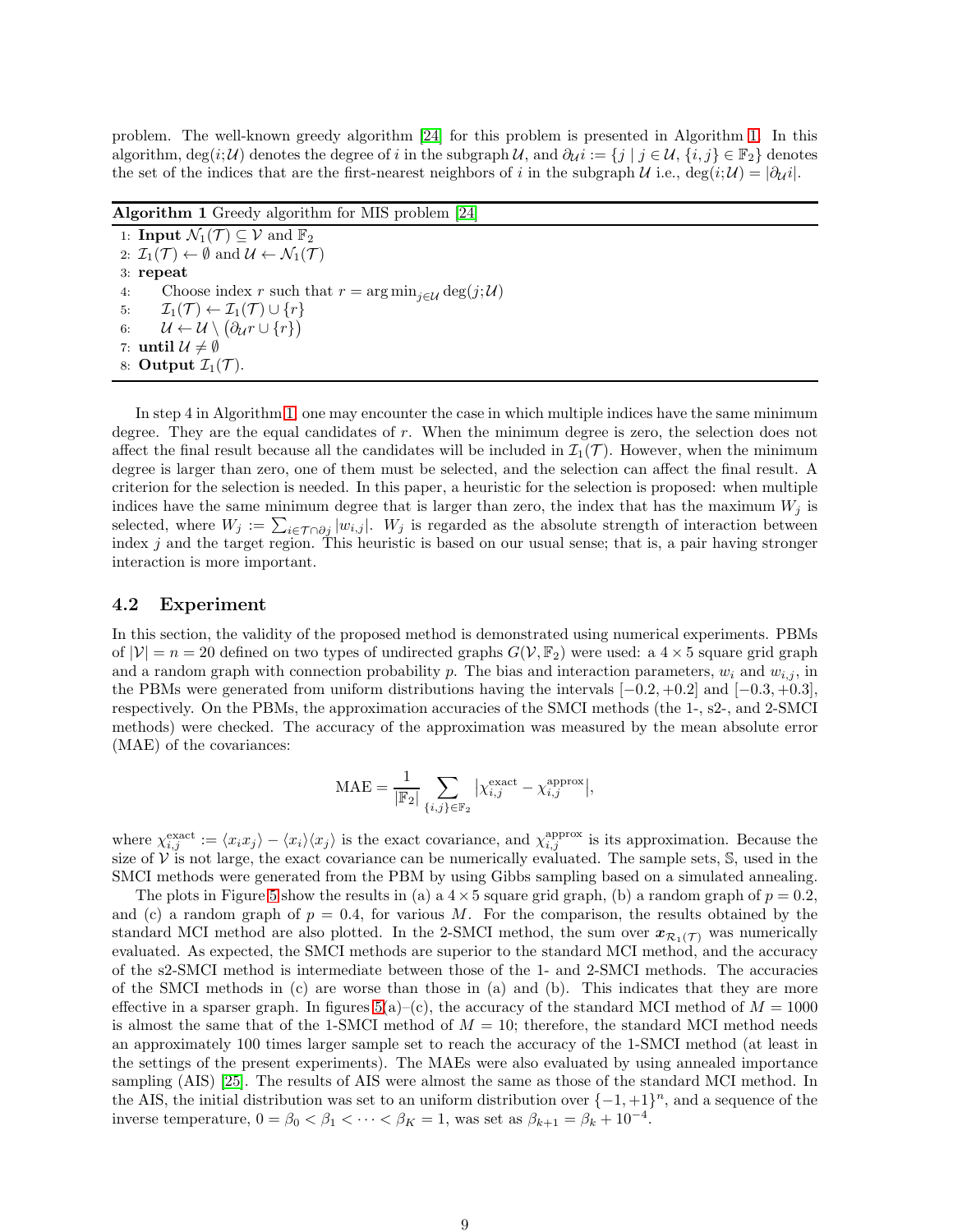

<span id="page-9-1"></span>Figure 5: MAEs for  $M = 10, 100, 1000$  in (a) a  $4 \times 5$  square grid graph, (b) a random graph of  $p = 0.2$ , and (b) a random graph of  $p = 0.4$ . The open and filled circles, "∘" and "•", denote the standard MCI and 1-SMCI methods, respectively; the open and filled squares, " $\Box$ " and " $\bullet$ ", denote the s2- and 2-SMCI methods, respectively. The plots are the average values over 200 experiments.

# <span id="page-9-0"></span>5 Application to PBM Learning

In this section, the learning of the PBM defined on  $G(V, \mathbb{F}_2)$  is considered. The PBM is represented with the explicit dependency on its parameters  $P(x) = P(x | \theta)$ , where  $\theta$  denotes the set of the parameters of the PBM,  $\theta := \{w_i, w_{i,j} \mid i \in \mathcal{V}, \{i,j\} \in \mathbb{F}_2\}$ . Suppose that a training dataset consisting of N training data points,  $\mathbb{D} := {\mathbf{x}^{(\mu)} | \mu = 1, 2, ..., N}$ , is obtained. For the dataset, the log likelihood is defined as

$$
L_{\mathbb{D}}(\theta) := \frac{1}{N} \sum_{\mu=1}^{N} \ln P(\mathbf{x}^{(\mu)} \mid \theta).
$$
 (27)

The log likelihood is the function with respect to  $\theta$ . PBM learning is performed via maximum likelihood estimation (MLE), that is, by maximizing the log likelihood with respect to  $\theta$ . The parameters in  $\theta$  are referred as to the learning parameters. The gradients of the log likelihood with respect to  $w_i$  and  $w_{i,j}$ , for D, are

$$
g_i(\mathbb{D}, \theta) := \frac{\partial L_{\mathbb{D}}(\theta)}{\partial w_i} = \frac{1}{N} \sum_{\mu=1}^N \mathbf{x}_i^{(\mu)} - \langle x_i \rangle,
$$
\n(28)

$$
g_{i,j}(\mathbb{D}, \theta) := \frac{\partial L_{\mathbb{D}}(\theta)}{\partial w_{i,j}} = \frac{1}{N} \sum_{\mu=1}^{N} \mathbf{x}_i^{(\mu)} \mathbf{x}_j^{(\mu)} - \langle x_i x_j \rangle,
$$
\n(29)

respectively. These gradients have the intractable expectations in their second terms.

An approximation based on the k-SMCI method was proposed [\[18\]](#page-15-1), in which the intractable expectations are approximated by the k-SMCI method i.e.,  $\langle x_i \rangle \approx m_i^{(k)}(\mathbb{D})$  and  $\langle x_i x_j \rangle \approx m_{i,j}^{(k)}(\mathbb{D})$ . In this approximation, the sample set S is fixed to the dataset. This approximation method based on the 1- SMCI method provides better learning results than some known learning algorithms [\[19\]](#page-15-2): MPLE [\[14\]](#page-14-13), RM [\[16\]](#page-14-15), and MPF [\[17\]](#page-15-0).

In the previous learning method [\[18\]](#page-15-1), the variables in the sample region were fixed by the given training set, leading to an useful deterministic algorithm. However, the accuracy of the learning cannot be improved without increasing the level of approximation of SMCI (i.e., increasing the value of  $k$ ) in this method. Moreover, the accuracy of the learning was degraded in a model-mismatched case [\[19\]](#page-15-2), in which the graph structures of the data generating PBM and those of the learning PBM were different (or more precisely, the graph of the learning PBM did not have that of the generating PBM as a subgraph). This degradation was caused by fixing the sample set to the dataset. An SMCI method is obtained by approximating the marginal distribution over the sample region by the sample distribution (cf. section [2.3\)](#page-3-3). In a model-mismatched case, the data distribution is no longer a good approximation of the corresponding marginal distribution in the sample region.

### 5.1 Proposed learning algorithm

The present paper proposes a new approximation for PBM learning, which is explained as follows. At first, a sample set S with  $M = eN$  is prepared, where M is the size of the sample set, and e is a positive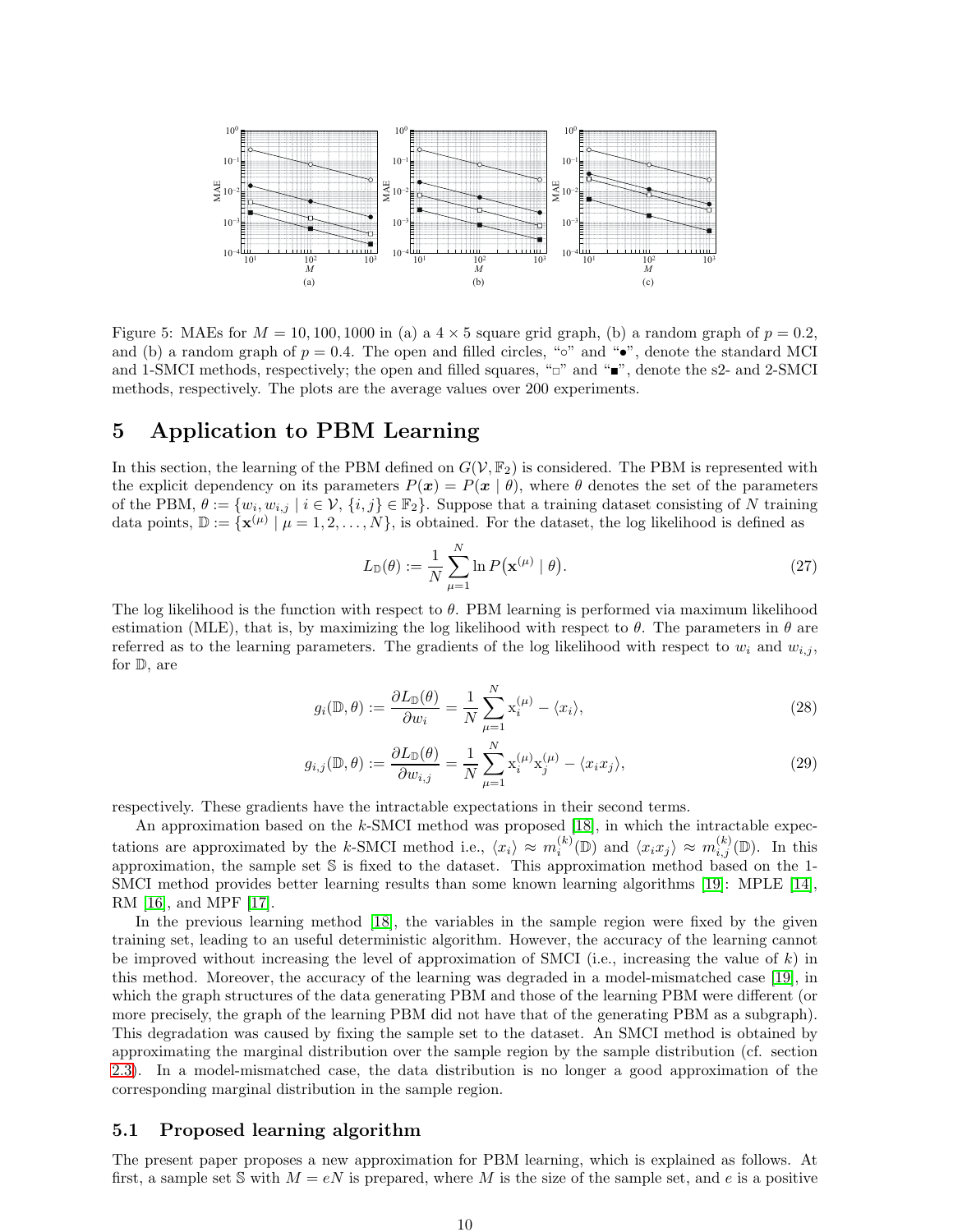

<span id="page-10-0"></span>Figure 6: Illustration of the update procedure of the sample set when  $e = 3$ . S<sub>0</sub> is set to the *e*-replicated D. Each sample point in  $\mathcal{S}_t$  is updated via  $\kappa$ -steps Gibbs sampling on  $P(\boldsymbol{x} \mid \theta_{t+1})$ ; therefore,  $M(=eN)$ parallel Gibbs sampling is run to update the sample set.

integer called the "data-extension rate." The sample set and the learning parameters are initialized as  $\mathbb{S} = \mathbb{S}_0$  and  $\theta = \theta_0$ , respectively. Using  $\mathbb{S}_0$ , the learning parameters  $\theta_0$  are updated to  $\theta_1$  based on a gradient ascent method with the approximate gradients  $g_i^{\text{app}}(\mathbb{S}_0, \theta_0)$  and  $g_{i,j}^{\text{app}}(\mathbb{S}_0, \theta_0)$  defined by

$$
g_i^{\text{app}}(\mathbb{S}, \theta) := \frac{1}{N} \sum_{\mu=1}^{N} \mathbf{x}_i^{(\mu)} - m_i(\mathcal{A}_i; \mathbb{S}),
$$
\n(30)

$$
g_{i,j}^{\text{app}}(\mathbb{S}, \theta) := \frac{1}{N} \sum_{\mu=1}^{N} \mathbf{x}_i^{(\mu)} \mathbf{x}_j^{(\mu)} - m_{i,j}(\mathcal{A}_{i,j}; \mathbb{S}), \tag{31}
$$

where  $m_i(\mathcal{A}_i; \mathbb{S})$  and  $m_{i,j}(\mathcal{A}_{i,j}; \mathbb{S})$  are the approximations of  $\langle x_i \rangle$  and  $\langle x_i x_j \rangle$  on  $P(\mathbf{x} \mid \theta)$ , respectively, based on the GSMCI method proposed in equation [\(8\)](#page-4-1); here,  $A_i$  and  $A_{i,j}$  are the sum regions determined for the corresponding target regions. After the update of  $\theta$ , the sample set  $\mathcal{S}_0$  is updated to  $\mathcal{S}_1$  by using (M parallel)  $\kappa$ -steps Gibbs sampling on  $P(\mathbf{x} \mid \theta_1)$ . By using  $\mathbb{S}_1$ , the learning parameters are again updated to  $\theta_2$  using the gradients  $g_i^{app}(\mathbb{S}_1, \theta_1)$  and  $g_{i,j}^{app}(\mathbb{S}_1, \theta_1)$ . This two-stages updating procedure, i.e., the parameter update and sample set update stages, is repeated during learning:  $\mathbb{S}_0$ ,  $\theta_0 \to \theta_1 \to \mathbb{S}_1 \to$  $\theta_2 \to \mathbb{S}_2 \to \cdots$ . The proposed procedure is inspired by the PCD method [\[21\]](#page-15-4). The initial state of the sample set, i.e.,  $\mathcal{S}_0$ , is set to the e-replicated  $\mathbb{D}$ . The update procedure of the sample set is illustrated in figure [6.](#page-10-0) The pseudocode of the proposed learning is presented in Algorithm [2.](#page-10-1)

#### <span id="page-10-1"></span>Algorithm 2 The proposed learning algorithm for PBM

- 1: Input training dataset D
- 2: Initialize the learning parameters:  $\theta = \theta_0$
- 3: Initialize the sample set by using the e-replicated  $\mathbb{D}$ :  $\mathbb{S} = \mathbb{S}_0$
- 4: Set  $t = 0$

6: Update the learning parameters using a gradient ascent method with  $g_i^{app}(\mathbb{S}_t, \theta_t)$  and  $g_{i,j}^{app}(\mathbb{S}_t, \theta_t)$ ; e.g.,

$$
w_i^{(t+1)} \leftarrow w_i^{(t)} + \varepsilon g_i^{\text{app}}(\mathbb{S}_t, \theta_t),
$$
  

$$
w_{i,j}^{(t+1)} \leftarrow w_{i,j}^{(t)} + \varepsilon g_{i,j}^{\text{app}}(\mathbb{S}_t, \theta_t),
$$

where  $\varepsilon$  is the learning rate.

7: Update the sample set  $\mathbb{S}_t$  to  $\mathbb{S}_{t+1}$  using  $(M$  parallel)  $\kappa$ -steps Gibbs sampling on  $P(\boldsymbol{x} \mid \theta_{t+1})$  $(\text{starting from } \mathbb{S}_t)$ 

8:  $t \leftarrow t + 1$ 

9: until A certain criterion is satisfied

<sup>5:</sup> repeat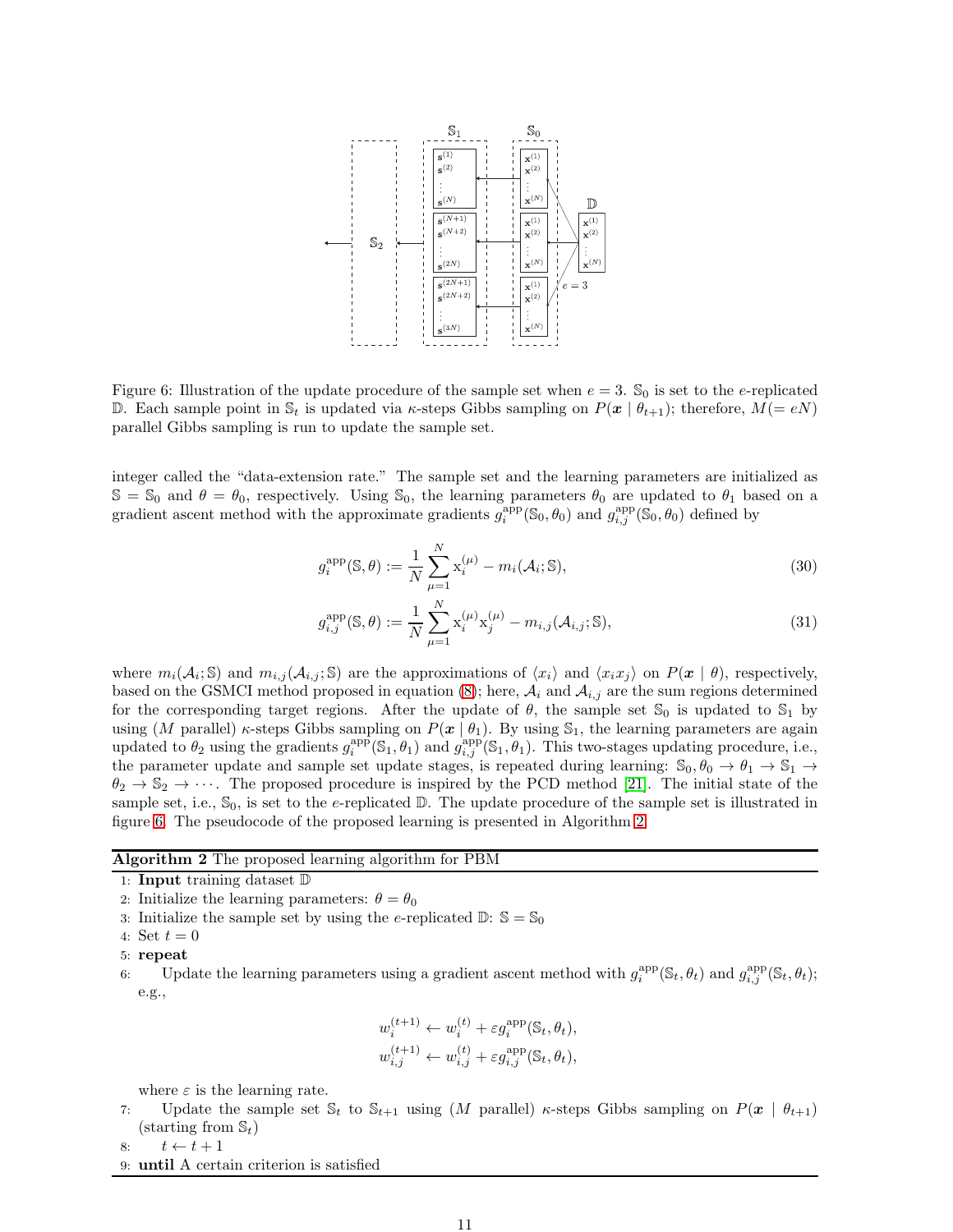

<span id="page-11-0"></span>Figure 7: MAEs of interactions in (a) the model-matched case and (b) the model-mismatched case, versus the update step t. The plots are the average values over 200 experiments.

### 5.2 Experiment

In this section, the performance of the proposed learning algorithm described in the previous section is demonstrated. In the following experiments, the training datasets of  $N = 50$  were generated from a generative PBM (g-PBM) with  $n = 20$ , which has the same form as equation [\(3\)](#page-2-3), by using Gibbs sampling. A training PBM (t-PBM) having the same size as g-PBM was trained using the generated artificial datasets. Two cases are considered: (i) the model-matched case in which g-PBM is defined on a  $4 \times 5$  square grid graph and t-PBM is also defined on the same square grid graph; and (ii) the model-mismatched case in which g-PBM is defined on a fully connected graph and t-PBM is defined on a 4 × 5 square grid graph. Because the size of t-PBM is not very large, MLE can be performed exactly. The parameters  $w_i$  and  $w_{i,j}$  in g-PBM were randomly selected according to uniform distributions having the intervals  $[-0.2, +0.2]$  and  $[-0.3, +0.3]$ , respectively. In the following experiments,  $\kappa$  was fixed to one, and the learning rate was fixed to 0.02.

The accuracy of the learning was measured by the MAE of the interactions:

$$
\text{MAE}(t) = \frac{1}{|\mathbb{F}_2|} \sum_{\{i,j\} \in \mathbb{F}_2} |w_{i,j}^{(t)} - w_{i,j}^{\text{MLE}}|,
$$

where  $w_{i,j}^{\text{MLE}}$  is the value obtained from the exact MLE, and  $w_{i,j}^{(t)}$  is the trained value at step t. Figures [7\(](#page-11-0)a) and (b) present the MAEs against the update step  $t$ ; (a) is the result of the (i) the model-matched case and (b) is that of (ii) the model-mismatched case. In these figures, "1-SMCI" and "s2-SMCI" correspond to the training based on the 1-SMCI and s2-SMCI methods. "(fix)" means that the sample sets were fixed to the dataset  $(S = D)$ , i.e., the learning strategy proposed in the previous studies [\[18,](#page-15-1) [19\]](#page-15-2); the others are the proposed method combined with the PCD-like strategy in which e is the data-extension rate. The proposed method greatly improved the accuracy in both cases. The accuracies in the model-mismatched case were worse than those in the model-matched case. However, the proposed method can reduce the accuracy degradation by increasing the value of e.

## 6 Summary and Future Works

In this paper, two different contributions for PBM were presented. The first contribution is a generalization of the original SMCI method [\[18\]](#page-15-1), described in section [3.](#page-4-0) In the original SMCI method (i.e., the k-SMCI method), the setting of the sum region was seriously limited; i.e., for a target region  $\mathcal{T}$ , the sum region must cover up to the  $(k-1)$ th-nearest-neighboring region,  $\mathcal{R}_{k-1}(\mathcal{T})$ , of the target region. The statistical accuracy bound of the k-SMCI method was proved  $[18]$ (cf. Theorem [1\)](#page-4-3). However, a higherorder k-SMCI method cannot be applied in a dense graph because the size of the sum region can be  $O(n)$  there. This study investigated a more flexible setting of the sum region and provided a statistical accuracy bound of the setting (cf. Theorem [2\)](#page-5-0). The proposed method (i.e, the GSMCI method) allows a flexible setting of the sum region, such as in the s2-SMCI method discussed in section [4.1.](#page-6-0) The statistical accuracy bounds of the k-SMCI and GSMCI methods were validated in generalized MRFs.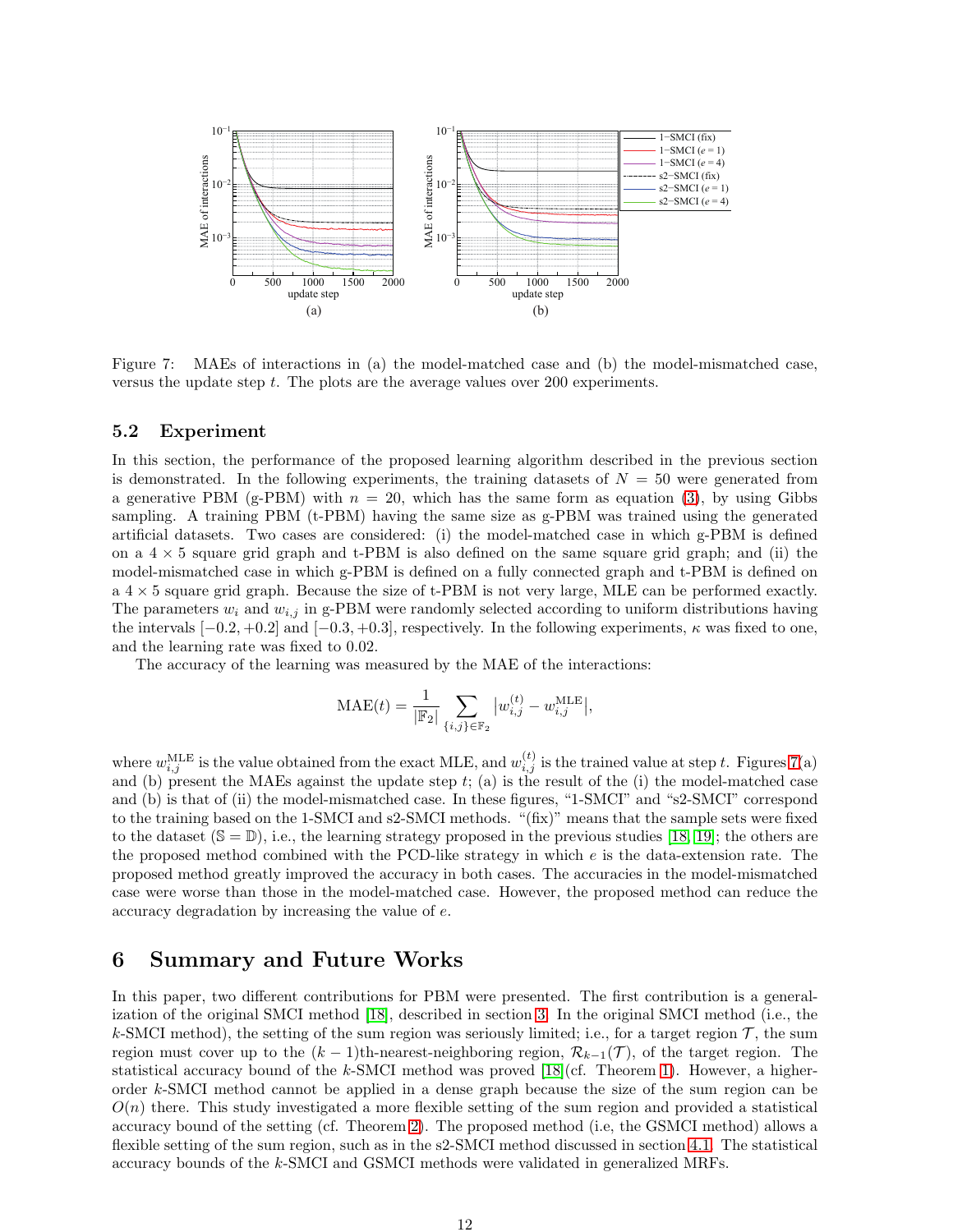The second contribution of this study is a new algorithm for PBM learning, described in section [5.](#page-9-0) The proposed learning method greatly improved the accuracies of learning in the model-matched and modelmismatched cases. The learning method proposed by the previous study [\[18,](#page-15-1) [19\]](#page-15-2) is applicable to only fully visible PBMs, because the values of the variables in the sample region must be filled by the dataset. The proposed learning method can be immediately applied to PBM learning with hidden variables, such as RBMs (and its variants: Gaussian-Bernoulli RBMs [\[26\]](#page-15-9) and Gaussian-Spherical RBMs [\[27\]](#page-15-10)) and DBMs, because the values of the (hidden) variables in the sample region are filled by the sample points obtained by Gibbs sampling. Application to RBMs and DBMs is considered as important future works.

SMCI uses a sample set drawn from an MRF; therefore, the approximation accuracy of SMCI depends on the quality of the sampling algorithm. In the experiments of this paper, usual Gibbs sampling was used. An effective sampling method, based on belief propagation, was proposed [\[28\]](#page-15-11), the ideas of which is close to SMCI. It is believed that a combination of both SMCI and this sampling method leads to more effective approximations. This is also considered as an important future work.

### Acknowledgment

This work was partially supported by JSPS KAKENHI (Grant Numbers 15H03699, 18K11459, and 18H03303), JST CREST (Grant Number JPMJCR1402), and the COI Program from the JST (Grant Number JPMJCE1312).

# <span id="page-12-0"></span>A Proof of Theorem [2](#page-5-0)

From the definition, the asymptotic variance  $v(\mathcal{A})$  for any region  $\mathcal{A}$  satisfying  $\mathcal{T} \subseteq \mathcal{A} \subseteq \mathcal{V}$  is always greater than or equal to zero. In the following, the difference between the asymptotic variances  $v(\mathcal{U}_1)$ and  $v(\mathcal{U}_2), e := M(v(\mathcal{U}_1) - v(\mathcal{U}_2))$ , is considered, where  $\mathcal{T} \subseteq \mathcal{U}_1 \subseteq \mathcal{U}_2$ . From equation [\(12\)](#page-5-4), the difference is represented as

<span id="page-12-1"></span>
$$
E = \sum_{\boldsymbol{x}_{\partial U_1}} \rho_{\mathcal{T}}(\mathcal{U}_1; \boldsymbol{x}_{\partial \mathcal{U}_1})^2 P(\boldsymbol{x}_{\partial \mathcal{U}_1}) - \sum_{\boldsymbol{x}_{\partial U_2}} \rho_{\mathcal{T}}(\mathcal{U}_2; \boldsymbol{x}_{\partial \mathcal{U}_2})^2 P(\boldsymbol{x}_{\partial \mathcal{U}_2}). \tag{32}
$$

For the evaluation of equation [\(32\)](#page-12-1),  $\mathcal{Y} := \mathcal{U}_2 \setminus \mathcal{U}_1$  is defined. The relation  $\partial \mathcal{U}_1 \subseteq \partial \mathcal{U}_2 \cup \mathcal{Y}$  is satisfied because

$$
\partial \mathcal{U}_1 = \{i \mid i \in \mathcal{C} \in \mathbb{F}(\mathcal{U}_1), i \notin \mathcal{U}_1\} \n\subseteq \{i \mid i \in \mathcal{C} \in \mathbb{F}(\mathcal{U}_2), i \notin \mathcal{U}_1\} \n= \{i \mid i \in \mathcal{C} \in \mathbb{F}(\mathcal{U}_2), i \notin \mathcal{U}_2\} \cup \{i \mid i \in \mathcal{C} \in \mathbb{F}(\mathcal{U}_2), i \in \mathcal{Y}\} \n= \partial \mathcal{U}_2 \cup \mathcal{Y}.
$$
\n(33)

The relation

$$
\rho_{\mathcal{T}}(\mathcal{U}_2; \mathbf{x}_{\partial \mathcal{U}_2}) = \sum_{\mathbf{x}_{\mathcal{U}_1}} \sum_{\mathbf{x}_{\mathcal{Y}}} f(\mathbf{x}_{\mathcal{T}}) P(\mathbf{x}_{\mathcal{U}_1}, \mathbf{x}_{\mathcal{Y}} | \mathbf{x}_{\partial \mathcal{U}_2})
$$
  
\n
$$
= \sum_{\mathbf{x}_{\mathcal{U}_1}} \sum_{\mathbf{x}_{\mathcal{Y}}} f(\mathbf{x}_{\mathcal{T}}) P(\mathbf{x}_{\mathcal{U}_1} | \mathbf{x}_{\mathcal{Y}}, \mathbf{x}_{\partial \mathcal{U}_2}) P(\mathbf{x}_{\mathcal{Y}} | \mathbf{x}_{\partial \mathcal{U}_2})
$$
  
\n
$$
= \sum_{\mathbf{x}_{\mathcal{Y}}} \rho_{\mathcal{T}}(\mathcal{U}_1; \mathbf{x}_{\partial \mathcal{U}_1}) P(\mathbf{x}_{\mathcal{Y}} | \mathbf{x}_{\partial \mathcal{U}_2})
$$
(34)

always holds because

<span id="page-12-3"></span><span id="page-12-2"></span>
$$
P\big(\pmb{x}_{\mathcal{U}_1} \mid \pmb{x}_{\mathcal{Y}}, \pmb{x}_{\partial \mathcal{U}_2}\big) = P\big(\pmb{x}_{\mathcal{U}_1} \mid \pmb{x}_{\partial \mathcal{U}_1}\big)
$$

is satisfied owing to both the spatial Markov property of the HMRF and the relation in equation [\(33\)](#page-12-2). From equation [\(34\)](#page-12-3), the difference in equation [\(32\)](#page-12-1) can be rewritten as

$$
E = \sum_{\boldsymbol{x}_{\mathcal{Y}}} \sum_{\boldsymbol{x}_{\partial \mathcal{U}_2}} \left( \rho_{\mathcal{T}}(\mathcal{U}_1; \boldsymbol{x}_{\partial \mathcal{U}_1}) - \rho_{\mathcal{T}}(\mathcal{U}_2; \boldsymbol{x}_{\partial \mathcal{U}_2}) \right)^2 P(\boldsymbol{x}_{\mathcal{Y}}, \boldsymbol{x}_{\partial \mathcal{U}_2}). \tag{35}
$$

This equation indicates that E is always greater than or equal to zero. Therefore, it is proved that  $v_{\mathcal{T}}(\mathcal{U}_1) \ge v_{\mathcal{T}}(\mathcal{U}_2) \ge 0.$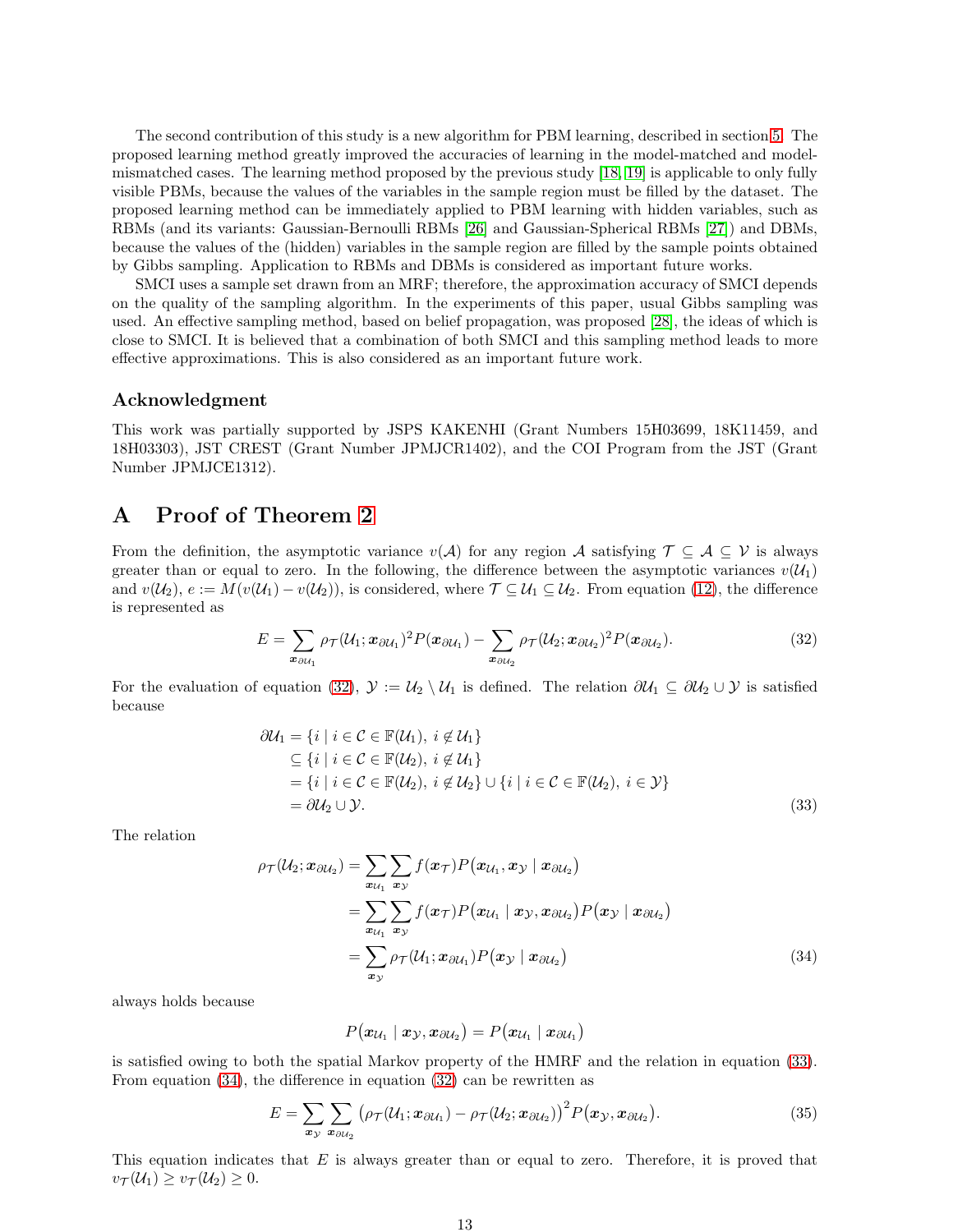# <span id="page-13-0"></span>B Derivations of SMCI Methods on PBMs

## B.1 Derivations of equations [\(14\)](#page-6-1) and [\(15\)](#page-6-2)

In general, the 1-SMCI method is represented by

$$
m_{\mathcal{T}}^{(1)}(\mathbb{S}) = \frac{1}{M} \sum_{\ell=1}^{M} \sum_{\boldsymbol{x}\tau} f(\boldsymbol{x}\tau) P(\boldsymbol{x}\tau \mid \mathbf{s}_{\mathcal{N}_1(\mathcal{T})}^{(\ell)}).
$$
 (36)

In the PBM in equation [\(3\)](#page-2-3), the conditional distribution  $P(\mathbf{x}_{\mathcal{T}} | \mathbf{x}_{\mathcal{N}_1(i,j)})$  is represented as

<span id="page-13-4"></span><span id="page-13-3"></span><span id="page-13-2"></span>
$$
P(x_i \mid \boldsymbol{x}_{\mathcal{N}_1(i)}) = \frac{\exp(\gamma_i(\boldsymbol{x}_{\mathcal{N}_1(i)})x_i)}{z_i(\gamma_i(\boldsymbol{x}_{\mathcal{N}_1(i)}))},
$$
\n(37)

when  $\mathcal{T} = \{i\}$ , and

$$
P(x_i, x_j | \mathbf{x}_{\mathcal{N}_1(i,j)}) = \frac{\exp(\gamma_{i:j}(\mathbf{x}_{\mathcal{N}_1(i,j)})x_i + \gamma_{j:i}(\mathbf{x}_{\mathcal{N}_1(i,j)})x_j + w_{i,j}x_ix_j)}{z_{i,j}(\gamma_{i:j}(\mathbf{x}_{\mathcal{N}_1(i,j)}), \gamma_{j:i}(\mathbf{x}_{\mathcal{N}_1(i,j)}), w_{i,j})},
$$
(38)

when  $\mathcal{T} = \{i, j\}$ , where

$$
z_i(a) := \sum_{x_i \in \mathcal{X}_i} \exp(ax_i), \quad z_{i,j}(a,b,c) := \sum_{x_i \in \mathcal{X}_i} \sum_{x_j \in \mathcal{X}_j} \exp(ax_i + bx_j + cx_ix_j).
$$

 $\gamma_i(\mathbf{x}_{\mathcal{N}_1(i)})$  and  $\gamma_{i,j}(\mathbf{x}_{\mathcal{N}_1(i,j)})$  in equations [\(37\)](#page-13-2) and [\(38\)](#page-13-3) are defined in equations [\(16\)](#page-6-6) and [\(17\)](#page-6-7). Note that  $\gamma_{i\setminus j}(\boldsymbol{x}_{\partial i})$  does not depend on  $x_i$  and  $x_j$ .

When  $\mathcal{X}_i = \{-1, +1\}$ , the equations

<span id="page-13-8"></span><span id="page-13-5"></span>
$$
\sum_{x_i \in \mathcal{X}_i} x_i \frac{\exp(ax_i)}{z_i(a)} = \tanh a \tag{39}
$$

and

$$
\sum_{x_i \in \mathcal{X}_i} \sum_{x_j \in \mathcal{X}_j} x_i x_j \frac{\exp(ax_i + bx_j + cx_i x_j)}{z_{i,j}(a, b, c)} = \tanh\left[\operatorname{atanh}\left\{(\tanh a)(\tanh b)\right\} + c\right] \tag{40}
$$

are obtained. Equations  $(36)$ – $(40)$  lead to the 1-SMCI methods in equations  $(14)$  and  $(15)$ .

### <span id="page-13-1"></span>B.2 Derivations of equations [\(22\)](#page-7-1) and [\(23\)](#page-7-2)

When  $\mathcal{T} = \{i\}$ , equation [\(20\)](#page-6-5) becomes

<span id="page-13-9"></span><span id="page-13-6"></span>
$$
P(\boldsymbol{x}_{\mathcal{T}} \mid \boldsymbol{x}_{\partial \mathcal{A}}) \propto \exp\left(\xi_i(\boldsymbol{x}_{\partial \mathcal{A}})x_i\right),\tag{41}
$$

where  $\xi_i(x_{\partial\mathcal{A}})$  is defined in equation [\(24\)](#page-7-3). Equation [\(41\)](#page-13-6) is obtained by using the equation

 $\ln \cosh(a + bx) = x \operatorname{atanh} \{(\tanh a)(\tanh b)\} + \text{constant},$ 

which is satisfied when  $x \in \{-1, +1\}^1$  $x \in \{-1, +1\}^1$  $x \in \{-1, +1\}^1$ . By using equations [\(21\)](#page-7-0), [\(39\)](#page-13-8), and [\(41\)](#page-13-6), equation [\(22\)](#page-7-1) is obtained. When  $\mathcal{T} = \{i, j\}$ , equation [\(20\)](#page-6-5) becomes

$$
P(\boldsymbol{x}_{\mathcal{T}} \mid \boldsymbol{x}_{\partial \mathcal{A}}) \propto \exp \left( \xi_{i:j}(\boldsymbol{x}_{\partial \mathcal{A}}) x_i + \xi_{j:i}(\boldsymbol{x}_{\partial \mathcal{A}}) x_j + \omega_{i,j}(\boldsymbol{x}_{\partial \mathcal{A}}) x_i x_j \right),\tag{42}
$$

where  $\xi_{i:j}(\bm{x}_{\partial\mathcal{A}})$  and  $\omega_{i,j}(\bm{x}_{\partial\mathcal{A}})$  are defined in equations [\(25\)](#page-7-5) and [\(26\)](#page-7-4), respectively. Equation [\(42\)](#page-13-9) is obtained by using the equation<sup>[2](#page-13-10)</sup>

 $\ln \cosh(a + bx_i + cx_j)$ 

<span id="page-13-7"></span><sup>&</sup>lt;sup>1</sup> For  $x \in \{-1, +1\}$ , a function  $f(x)$  is always represented as  $f(x) = A + Bx$ , where  $A = \sum_{x \in \{-1, +1\}} f(x)/2$  and  $B = \sum_{x \in \{-1, +1\}} x f(x)/2.$ 

<span id="page-13-10"></span><sup>&</sup>lt;sup>2</sup> For  $x_i, x_j \in \{-1, +1\}$ , a function  $f(x_i, x_j)$  is always represented as  $f(x_i, x_j) = A + Bx_i + Cx_j + Dx_i x_j$ where  $A = \sum_{x_i, x_j \in \{-1, +1\}} f(x_i, x_j) / 4$ ,  $B = \sum_{x_i, x_j \in \{-1, +1\}} x_i f(x_i, x_j) / 4$ ,  $C = \sum_{x_i, x_j \in \{-1, +1\}} x_j f(x_i, x_j) / 4$ , and  $D = \sum_{x_i, x_j \in \{-1, +1\}} x_i x_j f(x_i, x_j) / 4$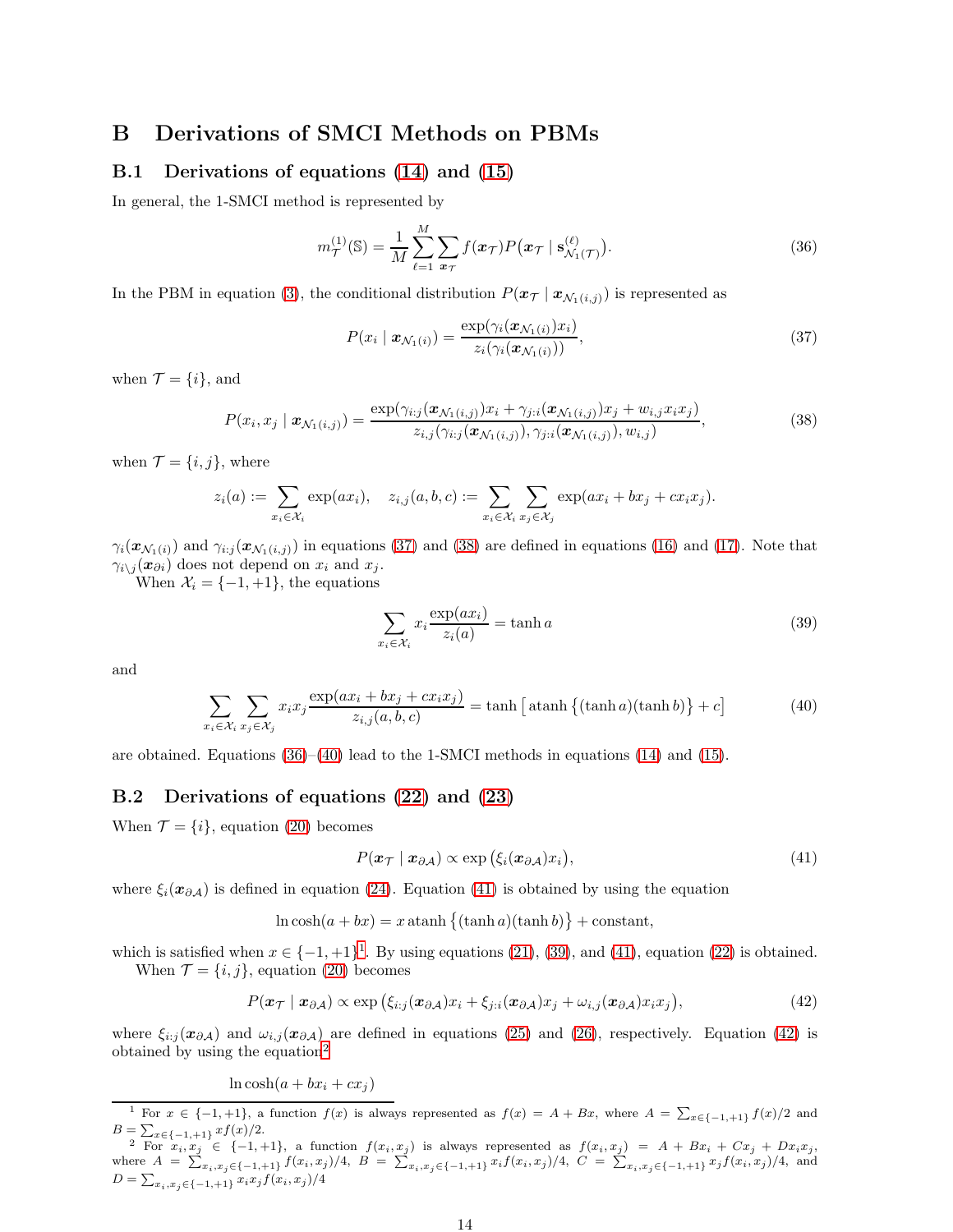$$
= x_i x_j \left\{ \tanh\left\{ (\tanh b)(\tanh c) \right\} + \frac{1}{4} \ln \frac{1 - (\tanh^2 a)(\tanh^2(b + c))}{1 - (\tanh^2 a)(\tanh^2(b - c))} \right\}
$$

$$
+ x_i \left\{ \tanh\left\{ (\tanh a)(\tanh b) \right\} + \frac{1}{4} \ln \frac{1 - (\tanh^2 c)(\tanh^2(a + b))}{1 - (\tanh^2 c)(\tanh^2(a - b))} \right\}
$$

$$
+ x_j \left\{ \tanh\left\{ (\tanh a)(\tanh c) \right\} + \frac{1}{4} \ln \frac{1 - (\tanh^2 b)(\tanh^2(a + c))}{1 - (\tanh^2 b)(\tanh^2(a - c))} \right\}
$$

+ constant,

which is satisfied when  $x_i, x_j \in \{-1, +1\}$ . By using equations [\(21\)](#page-7-0), [\(40\)](#page-13-5), and [\(42\)](#page-13-9), equation [\(23\)](#page-7-2) is obtained.

# <span id="page-14-0"></span>References

- [1] D. H. Ackley, G. E. Hinton, and T. J. Sejnowski. A learning algorithm for boltzmann machines. *Cognitive Science*, 9:147–169, 1985.
- <span id="page-14-2"></span><span id="page-14-1"></span>[2] T. J. Sejnowski. Higher-order boltzmann machines. *In AIP Conference Proceedings 151, Neural Netwowks for Computing*, pages 398–403, 1986.
- [3] G. E. Hinton. Training products of experts by minimizing contrastive divergence. *Neural Computation*, 14(8):1771–1800, 2002.
- <span id="page-14-3"></span>[4] P. Smolensky. Information processing in dynamical systems: foundations of harmony theory. *Parallel distributed processing: Explorations in the microstructure of cognition*, 1:194–281, 1986.
- <span id="page-14-4"></span>[5] R. Salakhutdinov and G. E. Hinton. Deep boltzmann machines. *In Proceedings of the 12th International Conference on Artificial Intelligence and Statistics (AISTATS 2009)*, pages 448–455, 2009.
- <span id="page-14-5"></span>[6] H. J. Kappen and F. B. Rodr´ıguez. Efficient learning in boltzmann machines using linear response theory. *Neural Computation*, 10(5):1137–1156, 1998.
- <span id="page-14-6"></span>[7] M. Yasuda and T. Horiguchi. Triangular approximation for information ising model and its application to boltzmann machine. *Physica A*, 368:83–95, 2006.
- <span id="page-14-7"></span>[8] M. Yasuda and K. Tanaka. Approximate learning algorithm in boltzmann machines. *Neural Computation*, 21(11):3130–3178, 2009.
- <span id="page-14-8"></span>[9] F. Ricci-Tersenghi. The bethe approximation for solving the inverse ising problem: a comparison with other inference methods. *Journal of Statistical Mechanics: Theory and Experiment*, 2012(8):P08015, 2012.
- <span id="page-14-9"></span>[10] M. Yasuda, S. Kataoka, and K. Tanaka. Inverse problem in pairwise markov random fields using loopy belief propagation. *Journal of the Physical Society of Japan*, 81(4):044801, 2012.
- <span id="page-14-10"></span>[11] C. Furtlehner. Approximate inverse ising models close to a bethe reference point. *J. Stat. Mech.: Theor. and Exp.*, 2013(9):P09020, 2013.
- <span id="page-14-12"></span><span id="page-14-11"></span>[12] T. Tanaka. Mean-field theory of boltzmann machine learning. *Phys. Rev. E*, 58:2302–2310, Aug 1998.
- [13] V. Sessak and R. Monasson. Small-correlation expansions for the inverse ising problem. *Journal of Physics A: Mathematical and Theoretical*, 42(5):055001, 2009.
- <span id="page-14-13"></span>[14] J. Besag. Statistical analysis of non-lattice data. *Journal of the Royal Statistical Society D (The Statistician)*, 24(3):179–195, 1975.
- <span id="page-14-14"></span>[15] A. Hyvärinen. Consistency of pseudo likelihood estimation of fully visible boltzmann machines. *Neural Computation*, 18(10):2283–2292, 2006.
- <span id="page-14-15"></span>[16] A. Hyvärinen. Some extensions of score matching. *Computational Statistics & Data Analysis*, 51(5):2499–2512, 2007.